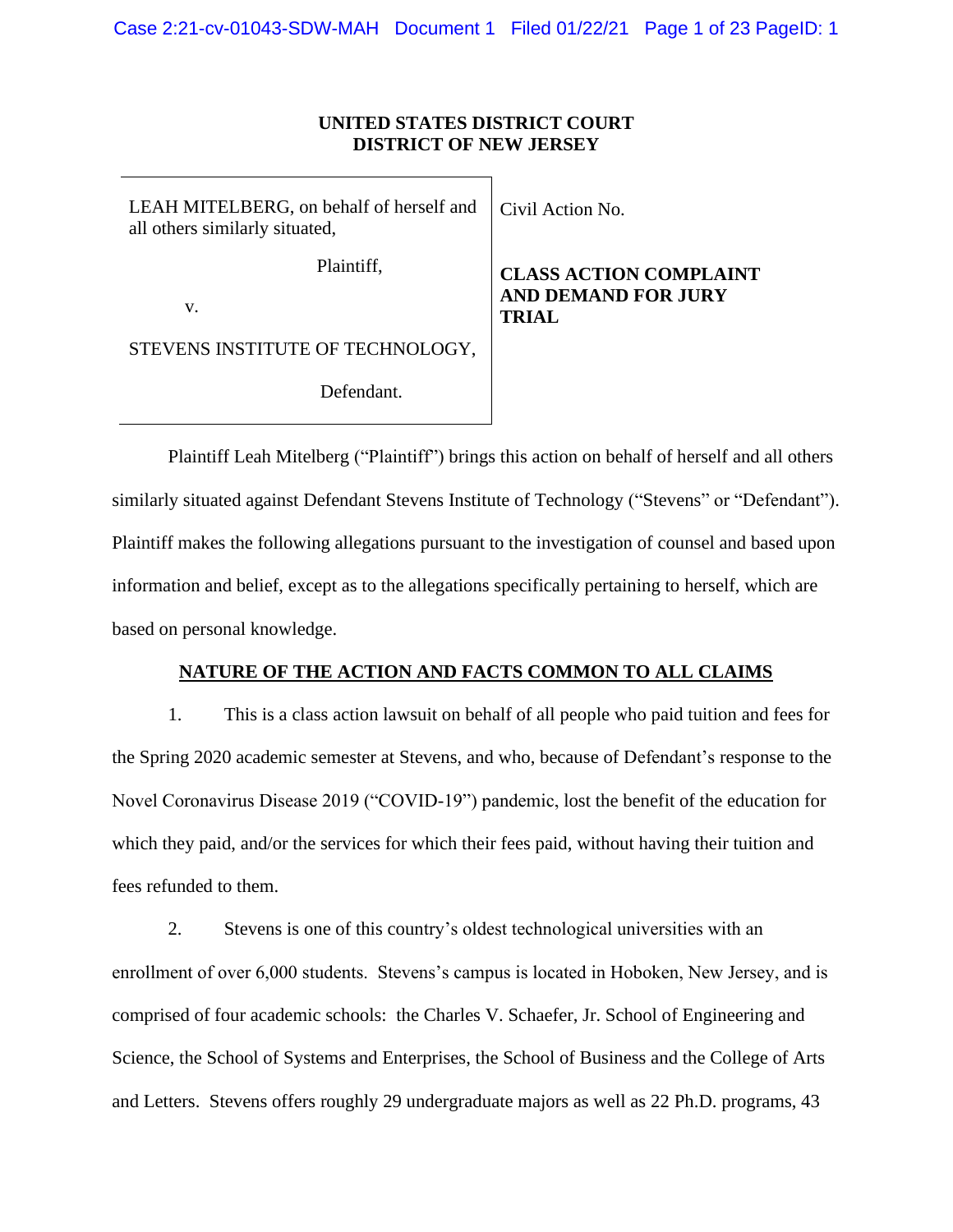master's programs, and 122 certificate programs.

3. Plaintiff and Class Members entered into a contractual agreement with Stevens where Plaintiff would provide payment in the form of tuition and fees, and Defendant, in exchange, would provide in-person educational services, experiences, opportunities, and other related services to Plaintiff and Class Members. The terms of the contractual agreement were set forth in publications from Stevens Institute of Technology, including Stevens Institute of Technology's Spring Semester 2020 Course Catalog.

4. When Plaintiff and Class Members sought to enter into a contractual agreement with Defendant for the provision of educational services for the Spring Semester 2020, Plaintiff and Class Members viewed the Course Catalog to make specific course selections prior to registering and paying for selected courses.

5. The Course Catalog provided Plaintiff and Class Members with information regarding the courses offered, the instructor, the days and times during which the courses would be held, and the location (including the building and room number) in which courses would be held. An exemplar of the Spring Semester 2020 Course Catalog is pasted below: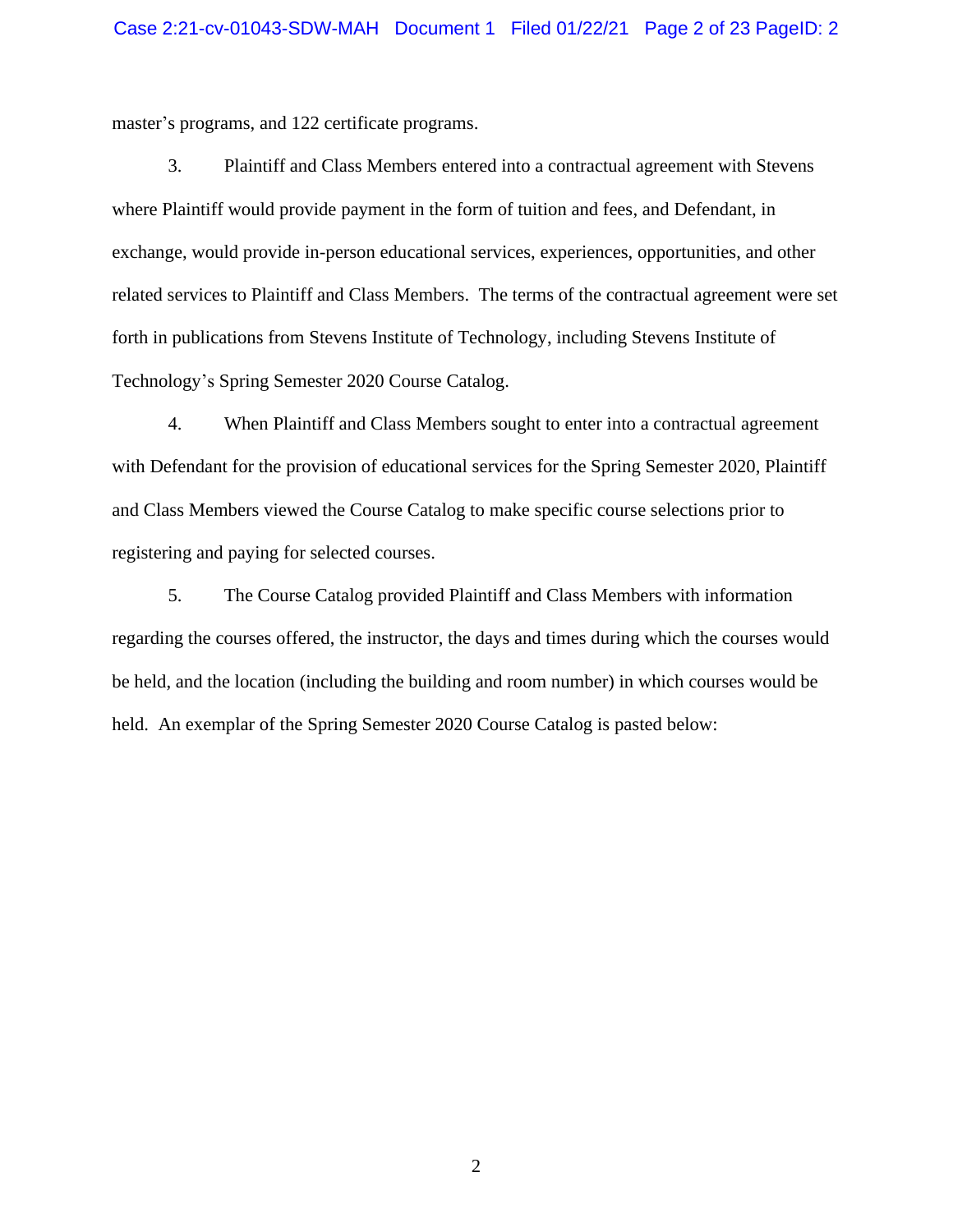# **Course Sections**

To You will need to use the section Call Number to drop or add a course. If a course section requires a special fee or has a prerequisite, a cor-

#### 2020 Spring

Select Another Term | Select Another Subject | Select Another Course

| <b>Section</b><br><b>Title</b>                                                                      |       | <b>Status</b><br><b>Call Number Seats Available Activity</b> |         | Days Time<br>Location                                                        | <b>Instructor</b> | <b>Session and Dates Credits</b>                       |      |  |
|-----------------------------------------------------------------------------------------------------|-------|--------------------------------------------------------------|---------|------------------------------------------------------------------------------|-------------------|--------------------------------------------------------|------|--|
| $CS -496-A$<br>Programming Languages                                                                | 10540 | Closed                                                       | lecture | MWF 01:00-01:50PM<br><b>Main Campus</b><br><b>Gateway South Building 122</b> |                   | Bonelli E Normal Academic Term<br>01-21-20 to 05-18-20 | 3.00 |  |
| Prerequisite course required CS-334<br>--- and (cont.) Concur Prereg course regd CS -385 or CS -182 |       |                                                              |         |                                                                              |                   |                                                        |      |  |
|                                                                                                     |       |                                                              |         |                                                                              |                   |                                                        |      |  |
| $CS -496-B$<br>Programming Languages                                                                | 10541 | Open - 6 of 65                                               | lecture | MWF 02:00-02:50PM<br><b>Main Campus</b><br>Gateway South Building 122        | Bonelli E         | Normal Academic Term<br>01-21-20 to 05-18-20           | 3.00 |  |
| Prerequisite course required CS-334<br>--- and (cont.) Concur Prereg course regd CS -385 or CS -182 |       |                                                              |         |                                                                              |                   |                                                        |      |  |
|                                                                                                     |       |                                                              |         |                                                                              |                   |                                                        |      |  |
| $CS -496-C$<br>Programming Languages                                                                | 12226 | Open - 24 of 60 lecture                                      |         | R 06:30-09:00PM<br><b>Main Campus</b><br>Kidde Complex 360                   | Bonelli E         | Normal Academic Term<br>01-21-20 to 05-18-20           | 3.00 |  |
| Prerequisite course required CS-334<br>--- and (cont.) Concur Prereg course regd CS -385 or CS -182 |       |                                                              |         |                                                                              |                   |                                                        |      |  |
|                                                                                                     |       |                                                              |         |                                                                              |                   |                                                        |      |  |
| Back to top                                                                                         |       |                                                              |         |                                                                              |                   |                                                        |      |  |

#### RELEASE: 1.20

Financial Aid: financialaid@stevens.edu -- Registrar: registrar@stevens.edu --

6. Stevens also provided Plaintiff and Class with the Stevens Course Scheduler

("Course Scheduler") that shows the dates, times, and location of the classes that they wish to sign up for.<sup>1</sup> None of the courses that Plaintiff signed up for were online, as shown below:

<sup>1</sup> https://web.stevens.edu/scheduler/#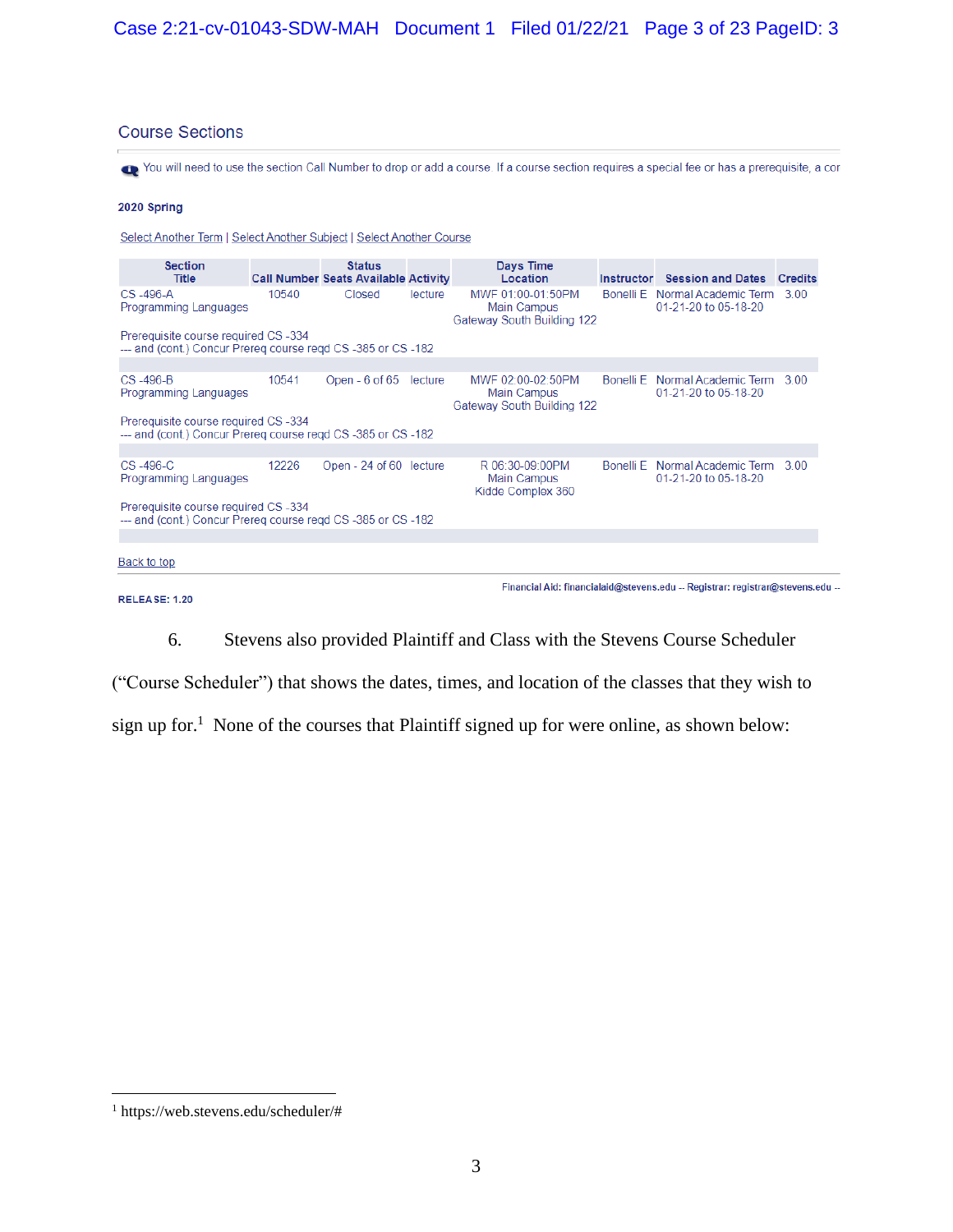

7. Other publications from Stevens reference the in-person nature of the Spring Semester 2020 course offerings, including course-specific syllabi and the University's Academic Policies,<sup>2</sup> which detail the policies, procedures, and expectations of Stevens Institute of Technology students. The Academic Policies describe the rules regarding classroom absences. Students are informed that they "are expected to attend all classes in which they are enrolled." *See id*.

8. The Academic Policies also encouraged on-campus activities by previously discouraging undergraduate students from taking online courses. Undergraduate students were generally limited to "two online web courses per semester." *See id*. If an undergraduate student wanted to sign up for any online classes, they needed the permission of his or her advisor. To take more than two online courses required a GPA of 3.2 or higher and the permission of the Office of the Dean of Undergraduate Academics. *See id.* This policy created an expectation that any in-person class that a student signed up for would not move online.

<sup>2</sup> https://www.stevens.edu/about-stevens/university-policy-library/undergraduateacademics/undergraduate-academics-policies-and-procedures/policies-through-d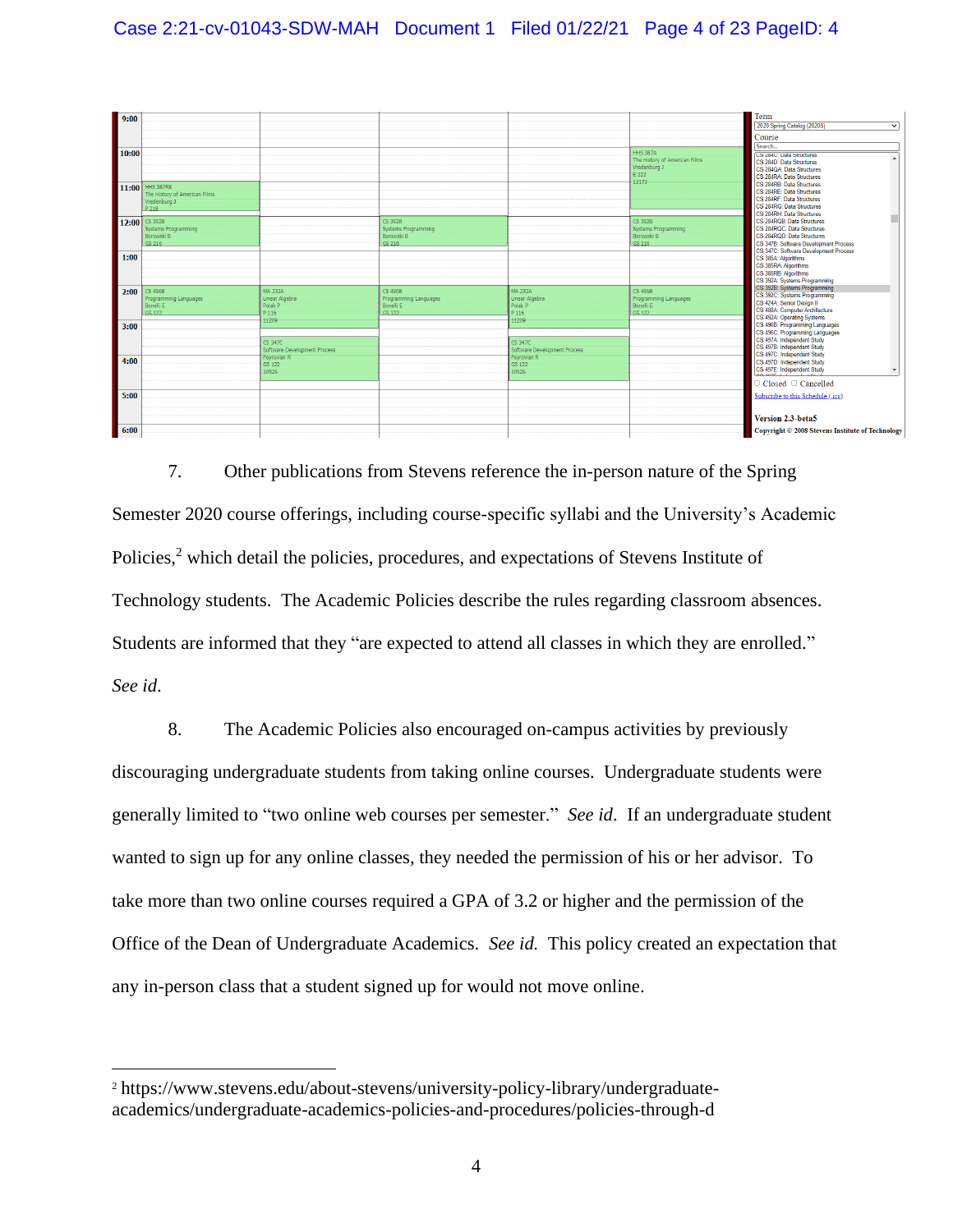9. Additionally, Stevens provides its faculty with a "Faculty Handbook,"<sup>3</sup> which sets forth many of the policies and procedures regarding faculty, including their teaching obligations to students. One such obligation, of which students are the intended beneficiaries, is that "[f]aculty must be present to meet all assigned classes at the place and hour scheduled." The handbook also states that the number of class meetings per session "may not be varied by individual teachers." *Id*. at 2.

10. Stevens' Spring Semester 2020 commenced on or around January 21, 2020, and was scheduled to conclude on or around May 18, 2020. Plaintiff and Class Members' payment of tuition and fees were intended to cover in-person education, experiences, and services for the entirety of the Spring Semester 2020.

11. On March 9, 2020, Stevens announced via letter from Marybeth Murphy (Vice President for Enrollment Management and Student Affairs) and Warren Petty (Vice President for Human Resources) that Stevens was working to transition all classes to online format as quickly as possible.<sup>4</sup> On March 12, 2020, Stevens announced via letter from Christophe Pierre (Provost) that classes would continue to be taught completely online until at least April 5. *Id*. Finally, on March 17, 2020, Mr. Pierre announced that classes would continue in online format through the end of the Spring 2020 Semester. *Id*.

12. Thus, Stevens did not hold any in-person classes from March 11, 2020 through the end of the Spring Semester 2020. Classes that continued were only been offered in an online format, with no in-person instruction.

13. As a result of the closure of Defendant's facilities, Defendant did not deliver the

<sup>&</sup>lt;sup>3</sup> [https://www.stevens.edu/sites/stevens\\_edu/files/fac-hdbk\\_section\\_3\\_111715.pdf](https://www.stevens.edu/sites/stevens_edu/files/fac-hdbk_section_3_111715.pdf)

<sup>4</sup> https://www.stevens.edu/directory/student-health-services/health-advisory-update/coronavirus-2019-covid-19-information/advisories-updates/march-2020#031020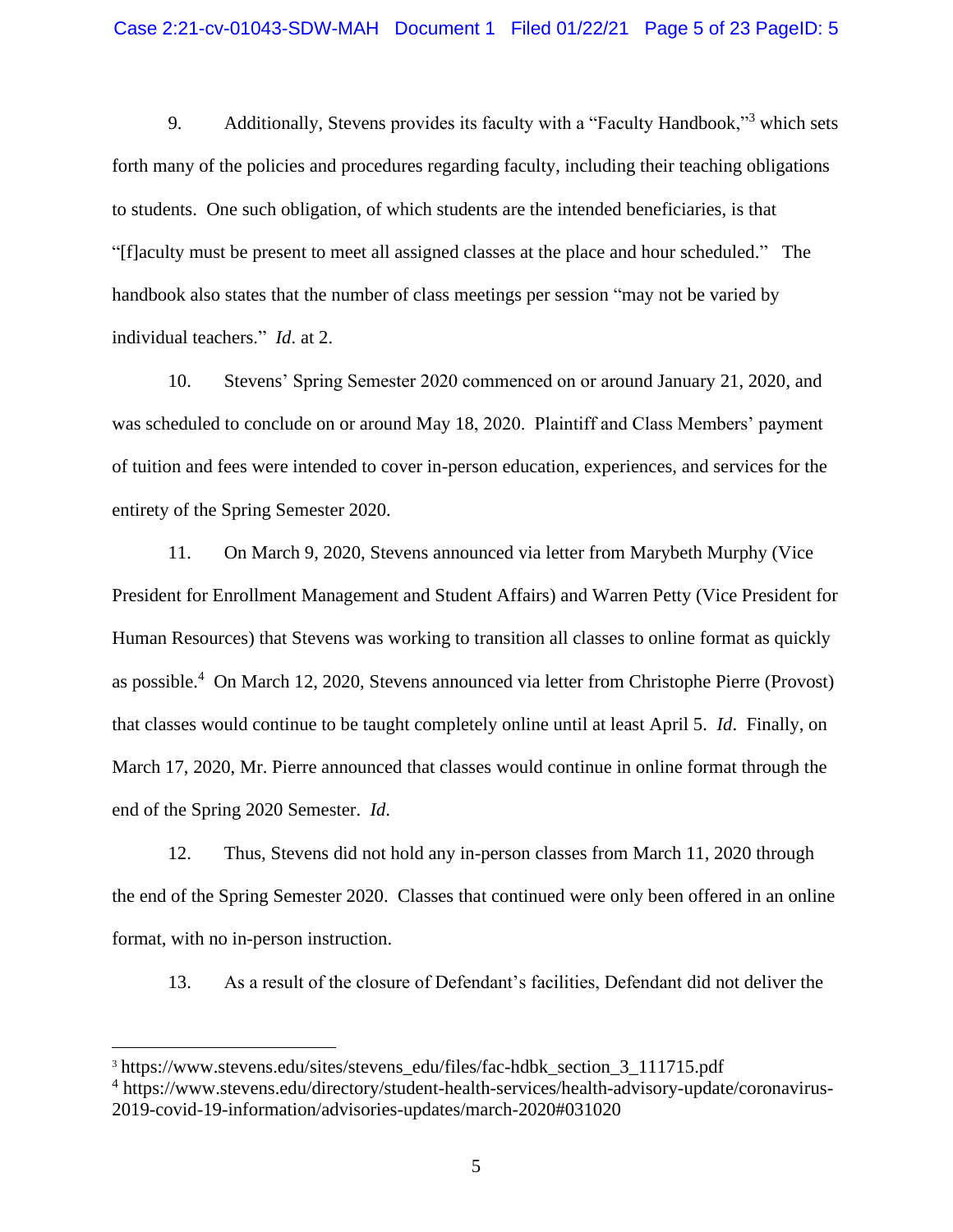#### Case 2:21-cv-01043-SDW-MAH Document 1 Filed 01/22/21 Page 6 of 23 PageID: 6

educational services, facilities, access and/or opportunities that Plaintiff and the putative class contracted and paid for. The online learning options provided to Stevens students were subpar in practically every aspect, from the lack of facilities, materials, and access to faculty. Students were deprived of the opportunity for collaborative learning and in-person dialogue, feedback, and critique. The remote learning options were in no way the equivalent of the in-person education that Plaintiff and the putative class members contracted and paid for.

14. Stevens did not provide in-person education, experiences, or related services for approximately 50% of the Spring Semester 2020.

15. Nonetheless, Stevens has not refunded any tuition or fees for the Spring 2020 Semester.

16. Plaintiff and the putative class did not enter into an agreement with Stevens for online education, but rather sought to receive an in-person education from Stevens. Plaintiff and the putative class are therefore entitled to a refund of tuition and fees for in-person educational services, facilities, access and/or opportunities that Defendant has not provided. Even if Defendant did not have a choice in cancelling in-person classes, it nevertheless has improperly retained funds for services it did not provide.

17. Plaintiff seeks, for herself and Class members, Defendant's disgorgement of the pro-rated portion of tuition and fees, proportionate to the amount of time that remained in the Spring Semester 2020 when classes moved online and campus services ceased being provided. Plaintiff seeks a return of these amounts on behalf of herself and the Class as defined below.

#### **PARTIES**

18. Plaintiff Leah Mitelberg is a citizen of New Jersey who resides in Fort Lee, New Jersey. Ms. Mitelberg is an undergraduate student at Stevens. Ms. Mitelberg paid Defendant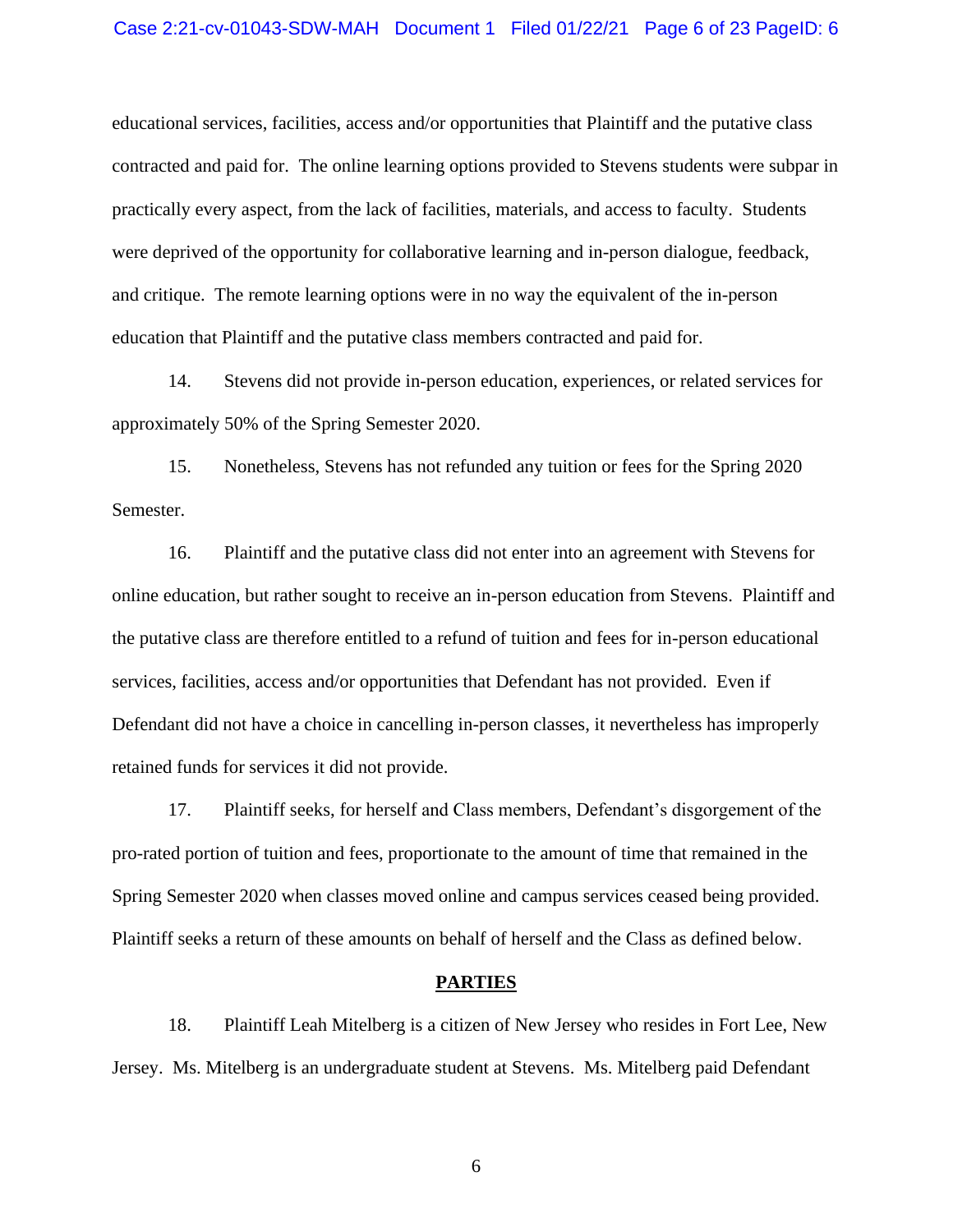approximately \$31,671 in tuition and fees for Spring Semester 2020. Ms. Mitelberg is pursuing a degree in Cyber Security at Stevens. The Cyber Security program at Stevens relies extensively on in-person instruction, laboratory access, meaningful student presentations, peer collaboration, and access to other university facilities. None of these resources are available to Ms. Mitelberg while in-person classes are suspended. Ms. Mitelberg did not sign up for any online courses. Although Stevens has provided a partial refund of housing costs, Stevens has not provided Ms. Mitelberg any refund of tuition or other mandatory fees, despite the fact that in-person classes have not been held since March 11, 2020. The fees Plaintiff paid for include a \$710 General Services Fee and a \$230 Student Activity Fee.

19. Prior to beginning the Spring 2020 semester, and prior to paying tuition and fees, Plaintiff consulted the Course Catalog and Course Scheduler and enrolled in courses for the Spring 2020 semester. In consulting the Course Catalog and Course Scheduler, Plaintiff understood and believed that every course in which she enrolled was to be taught in-person. Plaintiff's understanding and belief was based on the course specifying an on-campus location where the course would be taught. Thus, the in-person nature of the courses was part of the benefit of the bargain, and Plaintiff would not have paid as much, if any, tuition and fees for the Spring 2020 semester at Stevens had she known that the courses would not, in fact, be taught inperson.

20. Indeed Plaintiff's Spring 2020 semester schedule, as seen on her student schedule, shows that each and every class in which she enrolled was to be taught in-person, in the designated campus buildings:

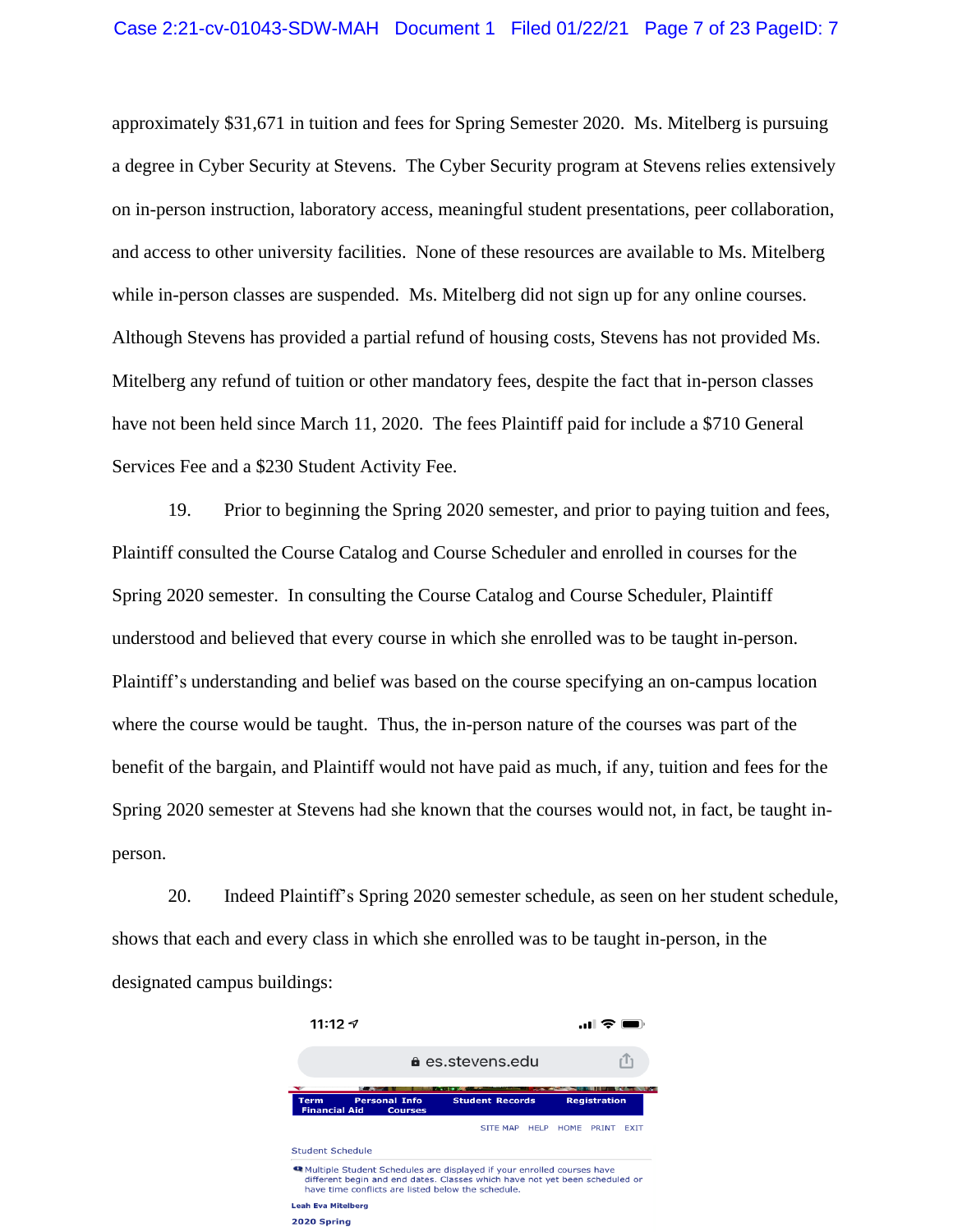21. Defendant Stevens Institute of Technology is a private research university with its principal place of business at 1 Castle Point Terrace, Hoboken, NJ 07030.

# **JURISDICTION AND VENUE**

22. The Court has jurisdiction over this action pursuant to 28 U.S.C. § 1332(d)(2)(A), as modified by the Class Action Fairness Act of 2005, because at least one member of the Class, as defined below, is a citizen of a different state than Defendant, there are more than 100 members of the Class, and the aggregate amount in controversy exceeds \$5,000,000 exclusive of interest and costs.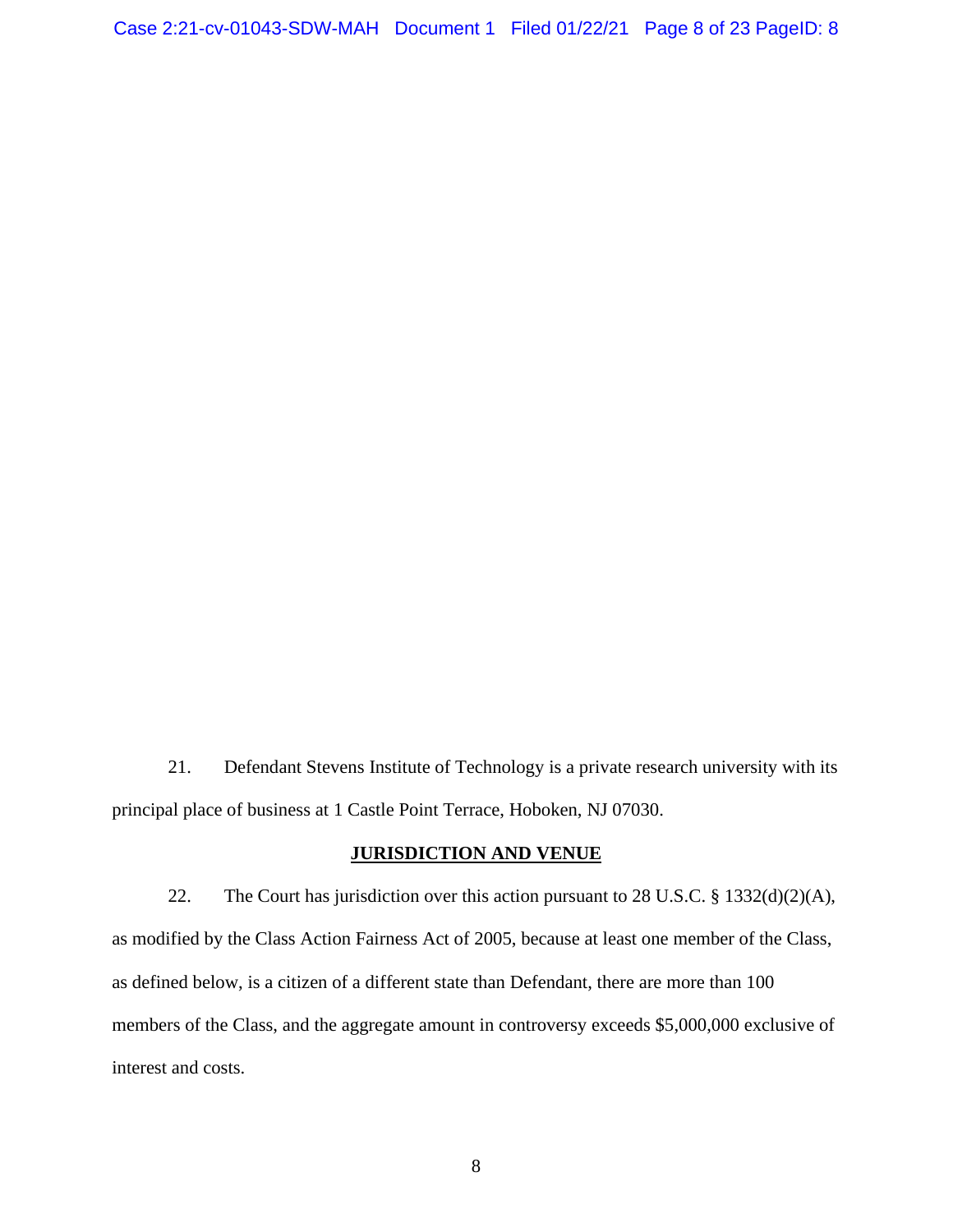23. This Court has personal jurisdiction over Defendant because it is headquartered in this District, many of the acts and transactions giving rise to this action occurred in this District.

24. Venue is proper in this Court pursuant to 28 U.S.C. § 1391 because Defendant's principal place of business is located in this District, Plaintiff is a resident of this District, and many of the acts and transactions giving rise to this action occurred in this District. Specifically, the contract that is the subject of this action was formed in this District.

## **FACTUAL ALLEGATIONS**

#### *Plaintiff And Class Members Paid Tuition And Fees For Spring Semester 2020*

25. Plaintiff and Class members are individuals who paid the cost of tuition and other mandatory fees for the Spring 2020 Semester at Stevens.

26. Spring Semester 2020 classes at Stevens began on or about January 21, 2020. Classes and final exams for the semester are scheduled for end on or around May 18, 2020.

27. Plaintiff and Class members paid the cost of tuition for the Spring Semester 2020. They also paid other mandatory fees associated with the Spring Semester 2020, including but not limited to a General Service Fee and a Student Activity Fee.

28. Undergraduate tuition for the Spring 2020 semester at Stevens is approximately \$26,067. Mandatory undergraduate fees include a \$710 per semester General Service Fee and a \$230 per semester Student Activity Fee.

29. Graduate tuition for the Spring 2020 semester at Stevens is approximately \$18,340. Mandatory graduate fees include a General Service Fee which ranges from \$306 to \$485 per semester, as well as a \$170 per semester Student Activity Fee.

30. The tuition and fees described in the paragraph above is provided by way of example; total damage amounts – which may include other fees that are not listed herein but that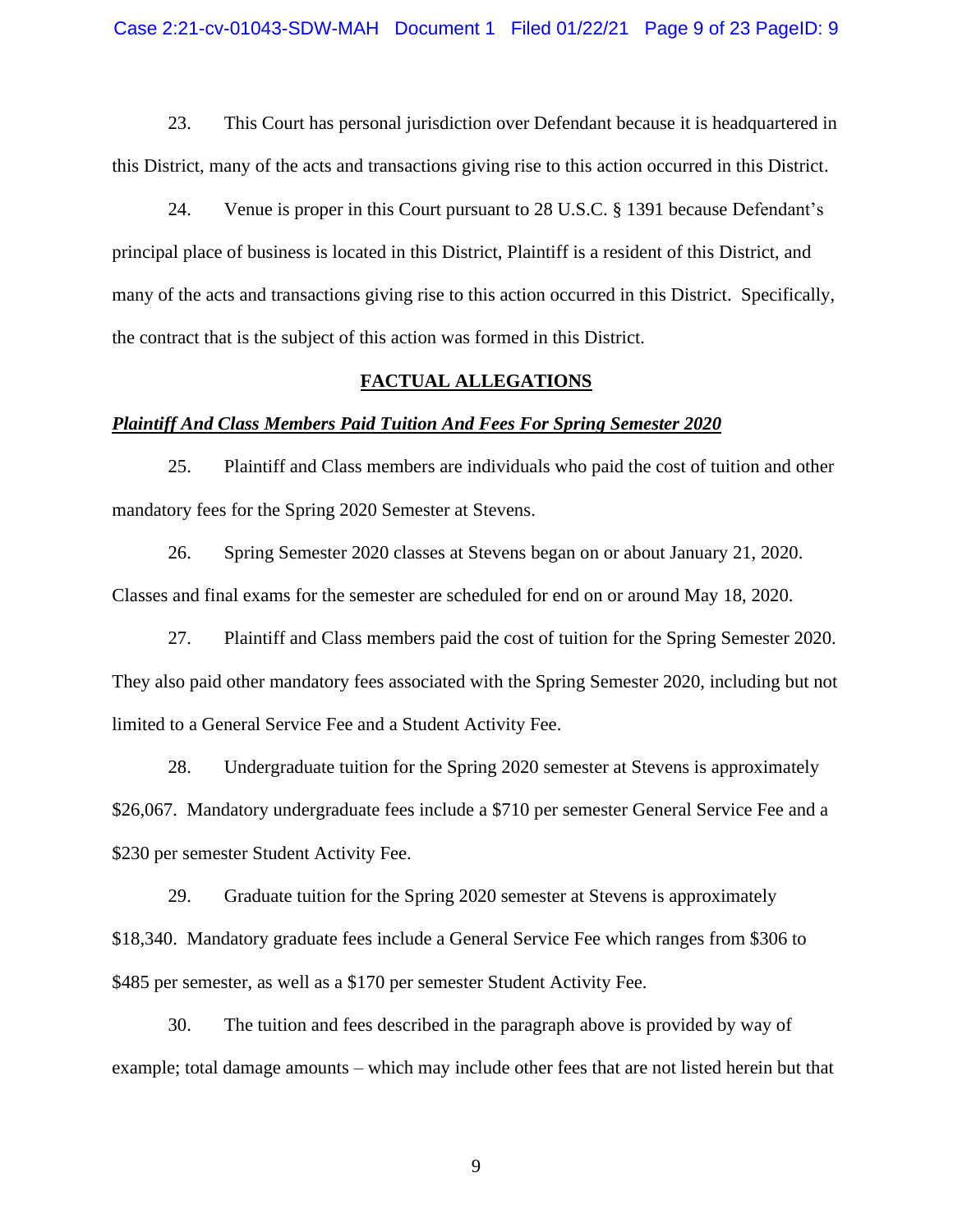were not refunded – will be proven at trial.

#### *In Response To COVID-19, Stevens Closed Campuses And Cancelled All In-Person Classes*

31. On March 12, 2020, Stevens announced that because of the global COVID-19 classes would be held only in online format until at least April 5, 2020. On March 17, 2020, Stevens announced that all classes would continue in online format through the end of the Spring 2020 semester.

32. From March 11, 2020 through the end of the Spring Semester 2020, Stevens did not hold any in-person classes. Classes that continued were only offered in an online format, with no in-person instruction. Even classes for students with concentrations in areas where inperson instruction is especially crucial (such as music, engineering, and the sciences) only had access to minimum online education options.

33. As a result of the closure of Defendant's facilities, Defendant did not deliver the educational services, facilities, access and/or opportunities that Plaintiff and the putative class contracted and paid for. Plaintiff and the putative class are therefore entitled to a refund of all tuition and fees for services, facilities, access and/or opportunities that Defendant has not provided. Even if Defendant did not have a choice in cancelling in-person classes, it nevertheless has improperly retained funds for services it is not providing.

34. Plaintiff and members of the Class did not choose to attend an online institution of higher learning, but instead chose to attend Defendant's institution and enroll on an in-person basis.

35. Defendant markets the Stevens on-campus experience as a benefit of enrollment on Stevens's website: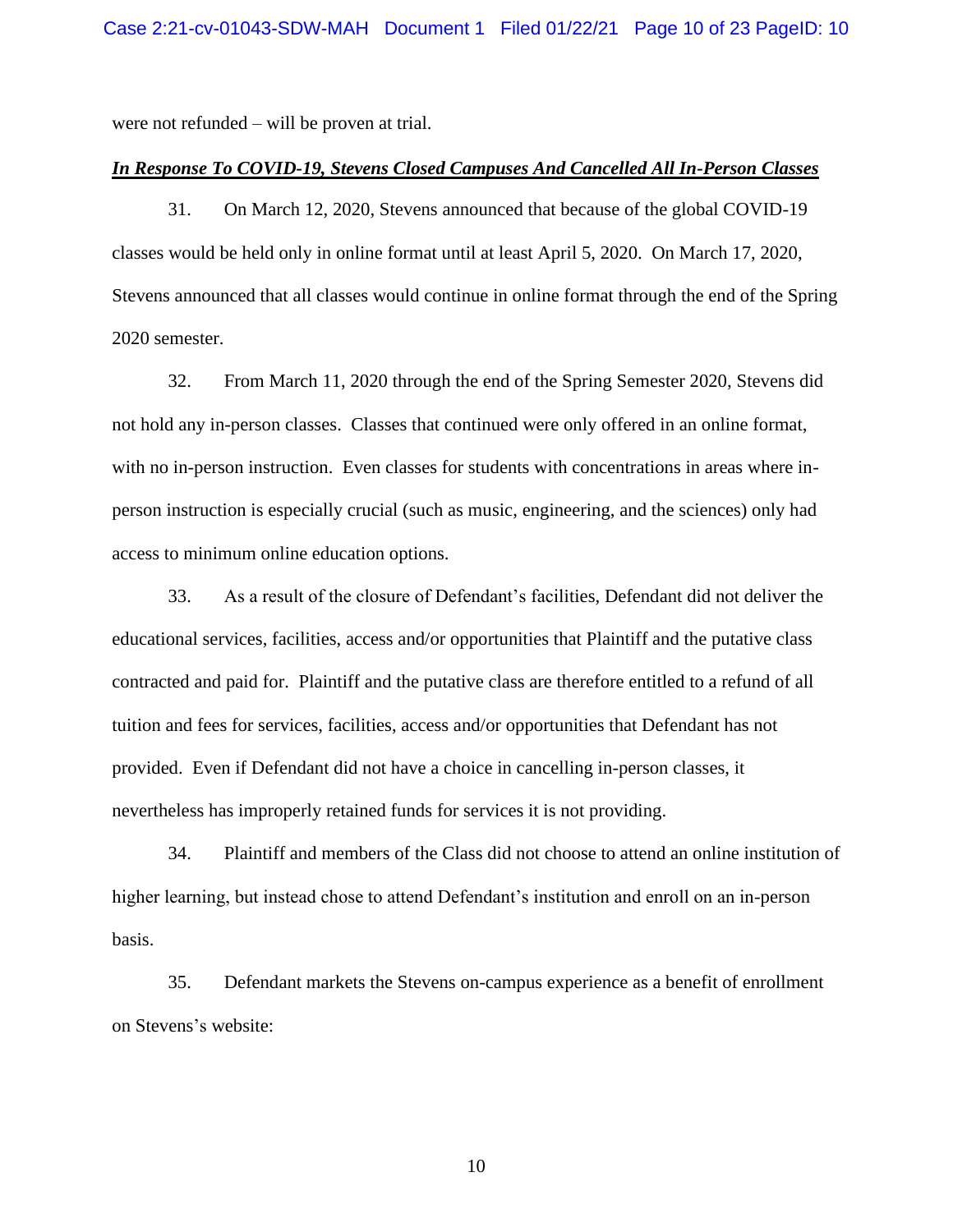Our stunning campus and stellar location are just the beginning. SEE WHAT'S WAITING FOR YOU AT STEVENS  $\rightarrow$ 

Few universities bring the world to you like we do. When you're here, you'll get the exceptional support and guidance you need to scale up for the impact you always knew you'd make. Since our founding in 1870 by America's "first family of inventors," Stevens has given students the knowledge, experience and confidence to be original and break new ground. The breathtaking view of the Manhattan skyline from our stunning, waterfront campus is the perfect symbol of what we offer - a world of opportunity that's waiting for you.

36. Defendant offered Plaintiff and putative class members courses in specific

classrooms through a course catalog which Plaintiff and putative class members accepted. At no point did Defendant disclaim that the in-person classroom instruction could be replaced with online learning.

37. The online learning options being offered to Stevens students are subpar in practically every aspect and a shadow of what they once were, from the lack of facilities, materials, and access to faculty. Students have been deprived of the opportunity for collaborative learning and in-person dialogue, feedback, and critique.

38. The remote learning options are in no way the equivalent of the in-person education putative class members contracted and paid for—especially given that the majority of Stevens' degree programs require significant laboratory time and face to face guidance. The remote education being provided is not even remotely worth the amount charged class members for Spring Semester 2020 tuition. The tuition and fees for in-person instruction at Stevens are higher than tuition and fees for other online institutions because such costs cover not just the academic instruction, but encompass an entirely different experience which includes but is not limited to:

• Face to face interaction with professors, mentors, and peers;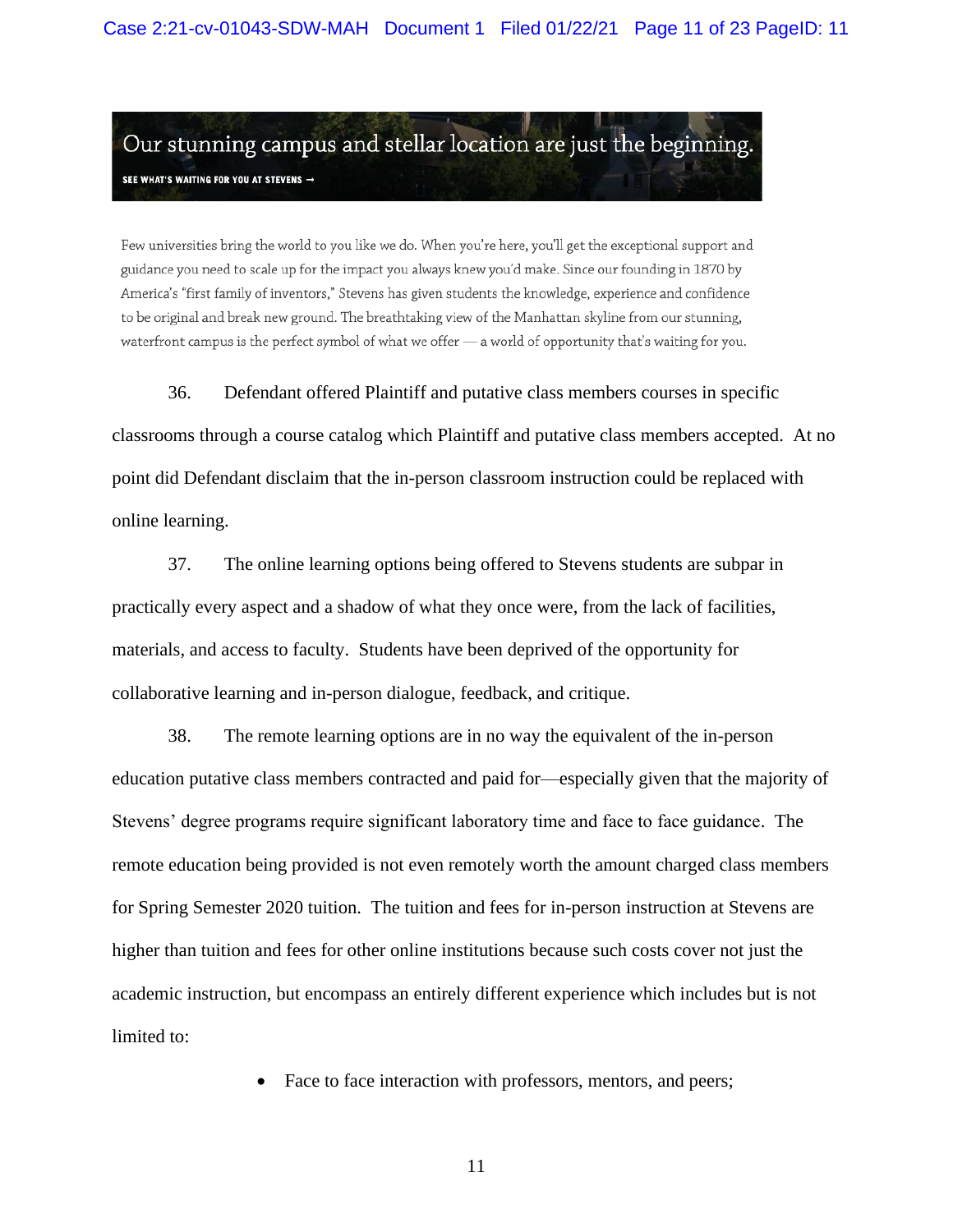- Access to facilities such as libraries, laboratories, computer labs, and study rooms;
- Student governance and student unions;
- Extra-curricular activities, groups, intramural sports, etc.;
- Student art, cultures, and other activities;
- Social development and independence;
- Hands on learning and experimentation;
- Networking and mentorship opportunities.

39. Through this lawsuit Plaintiff seeks, for himself and Class members, Defendant's disgorgement of the pro-rated portion of tuition and fees, proportionate to the amount of time that remained in the Spring Semester 2020 when classes moved online and campus services ceased being provided. Plaintiff seeks return of these amounts on behalf of herself and the Class as defined below.

#### **CLASS ALLEGATIONS**

40. Plaintiff seeks to represent a class defined as all people who paid Stevens Spring Semester 2020 tuition and/or fees for in-person educational services that Stevens failed to provide, and whose tuition and fees have not been refunded (the "Class"). Specifically excluded from the Class are Defendant, Defendant's officers, directors, agents, trustees, parents, children, corporations, trusts, representatives, employees, principals, servants, partners, joint ventures, or entities controlled by Defendant, and their heirs, successors, assigns, or other persons or entities related to or affiliated with Defendant and/or Defendant's officers and/or directors, the judge assigned to this action, and any member of the judge's immediate family.

41. Plaintiff also seeks to represent a subclass consisting of Class members who reside in New Jersey (the "Subclass").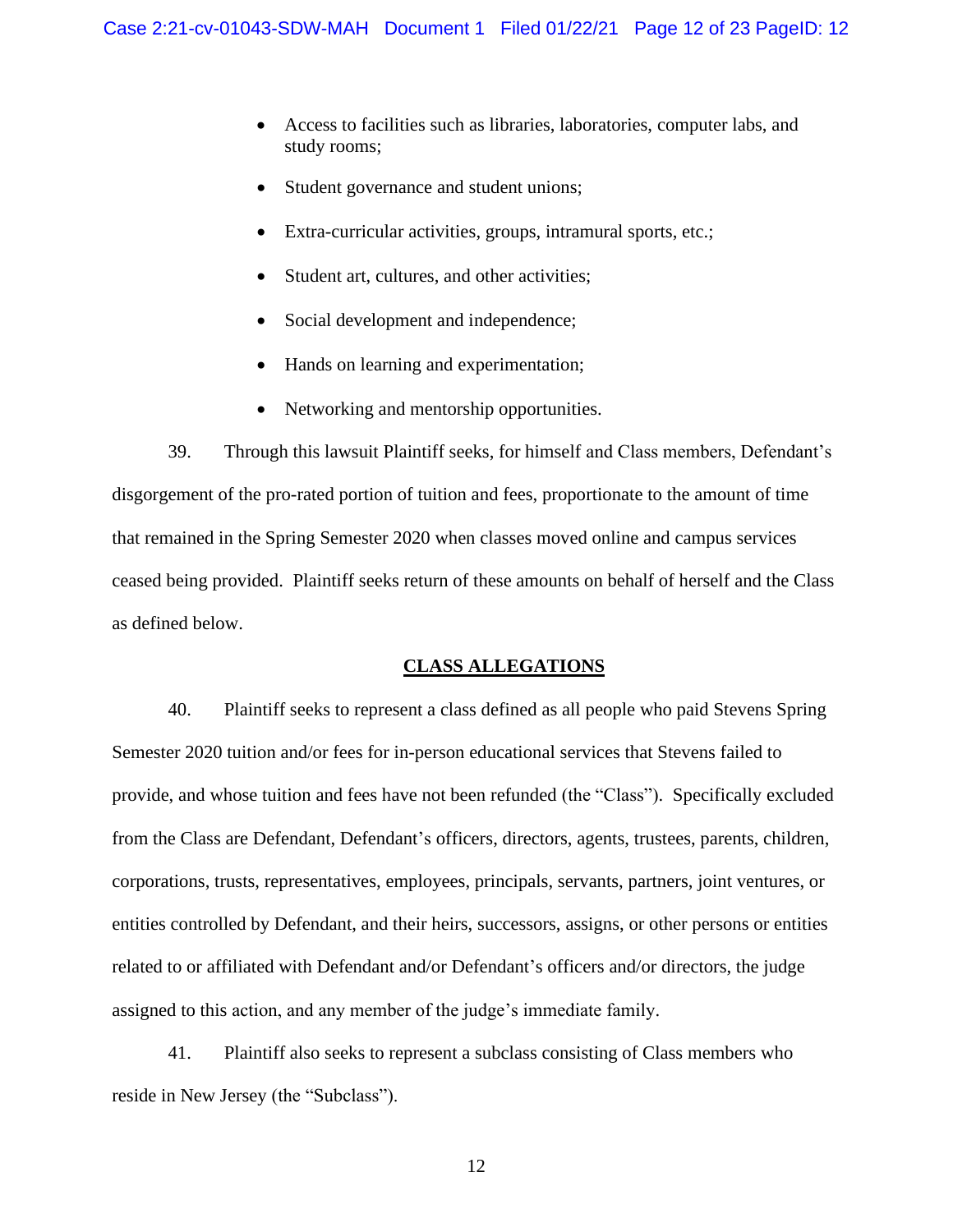42. Subject to additional information obtained through further investigation and discovery, the foregoing definition of the Class and Subclass may be expanded or narrowed by amendment or amended complaint.

43. **Numerosity.** The members of the Class and Subclass are geographically dispersed throughout the United States and are so numerous that individual joinder is impracticable. Upon information and belief, Plaintiff reasonably estimate that there are tens of thousands of members in the Class and Subclass. Although the precise number of Class members is unknown to Plaintiff, the true number of Class members is known by Defendant and may be determined through discovery. Class members may be notified of the pendency of this action by mail and/or publication through the distribution records of Defendant and third-party retailers and vendors.

44. **Existence and predominance of common questions of law and fact.** Common questions of law and fact exist as to all members of the Class and Subclass and predominate over any questions affecting only individual Class members. These common legal and factual questions include, but are not limited to, the following:

- (a) whether Defendant accepted money from Class and Subclass members in exchange for the promise to provide services;
- (b) whether Defendant has provided the services for which Class and Subclass members contracted; and
- (c) whether Class and Subclass members are entitled to a refund for that portion of the tuition and fees that was contracted for services that Defendant did not provide.
- (d) whether Defendant has unlawfully converted money from Plaintiff, the Class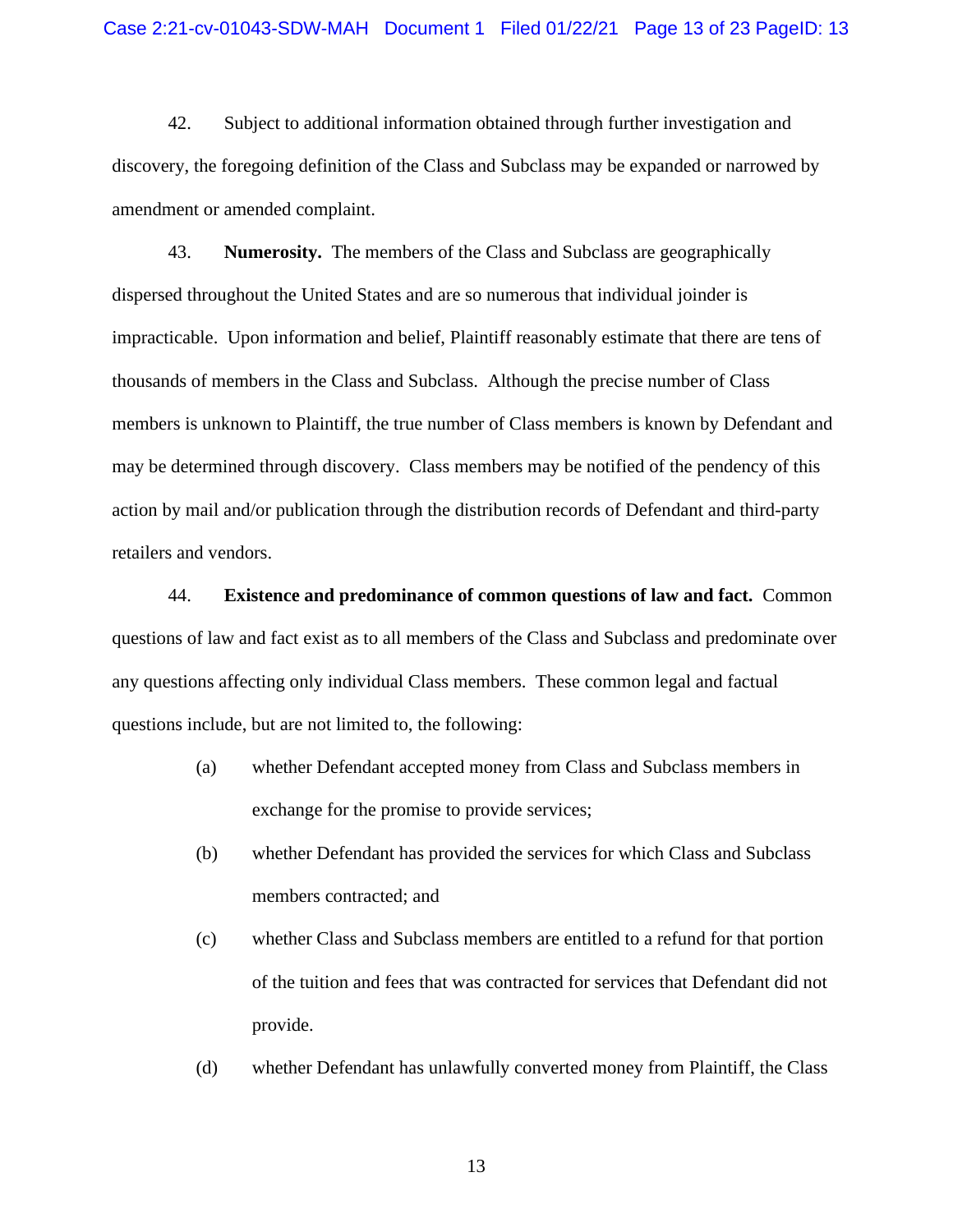and Subclass; and

(e) whether Defendant is liable to Plaintiff, the Class, and Subclass for unjust enrichment.

45. **Typicality.** Plaintiff's claims are typical of the claims of the other members of the Class in that, among other things, all Class and Subclass members were similarly situated and were comparably injured through Defendant's wrongful conduct as set forth herein. Further, there are no defenses available to Defendants that are unique to Plaintiff.

46. **Adequacy of Representation.** Plaintiff will fairly and adequately protect the interests of the Class and Subclass. Plaintiff has retained counsel that is highly experienced in complex consumer class action litigation, and Plaintiff intends to vigorously prosecute this action on behalf of the Class and Subclass. Furthermore, Plaintiff has no interests that are antagonistic to those of the Class or Subclass.

47. **Superiority.** A class action is superior to all other available means for the fair and efficient adjudication of this controversy. The damages or other financial detriment suffered by individual Class and Subclass members are relatively small compared to the burden and expense of individual litigation of their claims against Defendant. It would, thus, be virtually impossible for the Class or Subclass on an individual basis, to obtain effective redress for the wrongs committed against them. Furthermore, even if Class or Subclass members could afford such individualized litigation, the court system could not. Individualized litigation would create the danger of inconsistent or contradictory judgments arising from the same set of facts. Individualized litigation would also increase the delay and expense to all parties and the court system from the issues raised by this action. By contrast, the class action device provides the benefits of adjudication of these issues in a single proceeding, economies of scale, and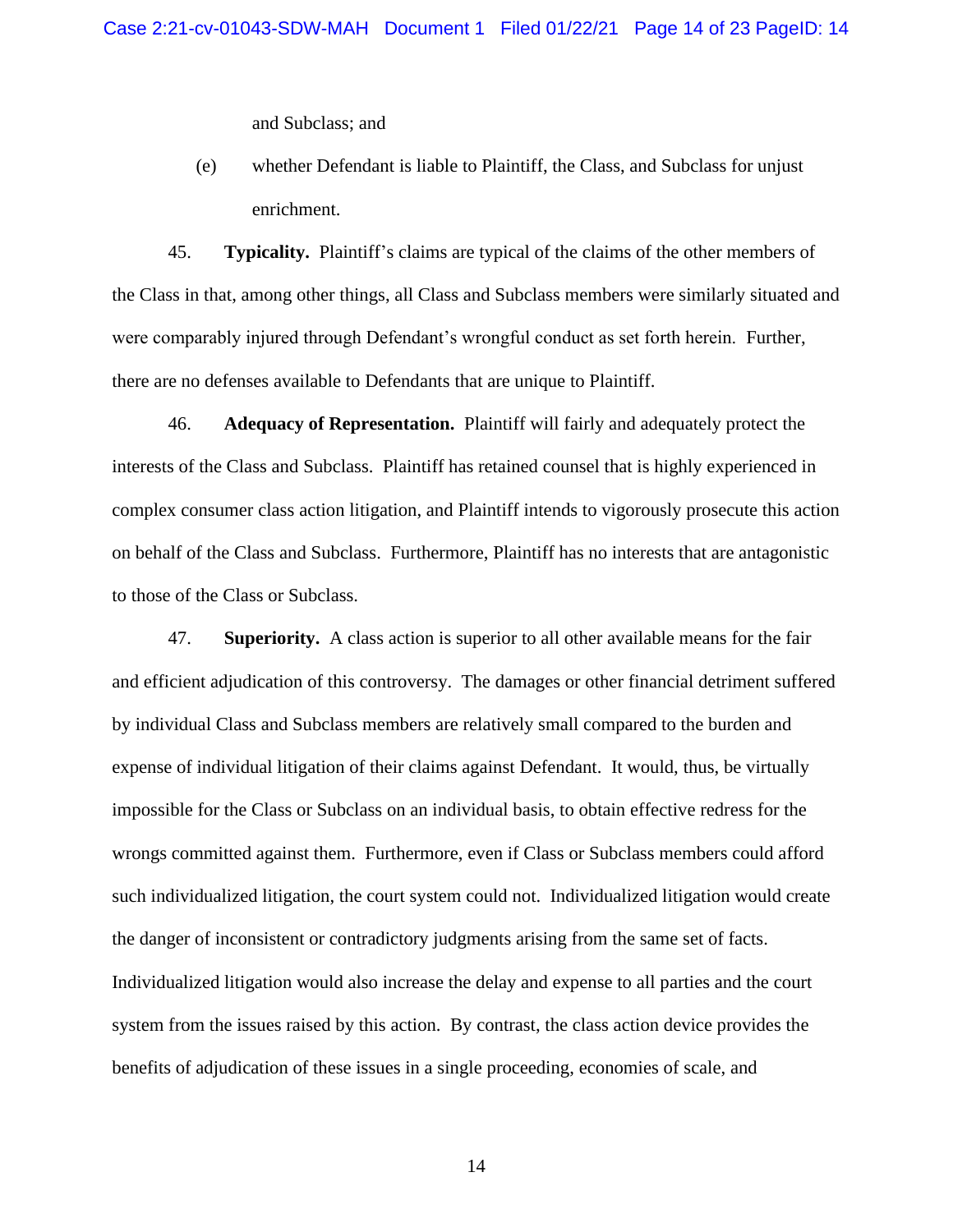# Case 2:21-cv-01043-SDW-MAH Document 1 Filed 01/22/21 Page 15 of 23 PageID: 15

comprehensive supervision by a single court, and presents no unusual management difficulties under the circumstances.

- 48. In the alternative, the Class and Subclass may also be certified because:
	- (a) the prosecution of separate actions by individual Class and Subclass members would create a risk of inconsistent or varying adjudications with respect to individual Class members that would establish incompatible standards of conduct for the Defendant;
	- (b) the prosecution of separate actions by individual Class and Subclass members would create a risk of adjudications with respect to them that would, as a practical matter, be dispositive of the interests of other Class members not parties to the adjudications, or substantially impair or impede their ability to protect their interests; and/or
	- (c) Defendant has acted or refused to act on grounds generally applicable to the Class as a whole, thereby making appropriate final declaratory and/or injunctive relief with respect to the members of the Class as a whole.

## **COUNT I Breach Of Contract (On Behalf Of The Class And Subclass)**

49. Plaintiff hereby incorporates by reference the allegations contained in all preceding paragraphs of this complaint.

50. Plaintiff brings this claim individually and on behalf of the members of the Class and Subclass against Defendants.

51. Plaintiff and Defendant entered into a contractual relationship where Plaintiff would provide payment in the form of tuition and fees, and Defendant, in exchange, would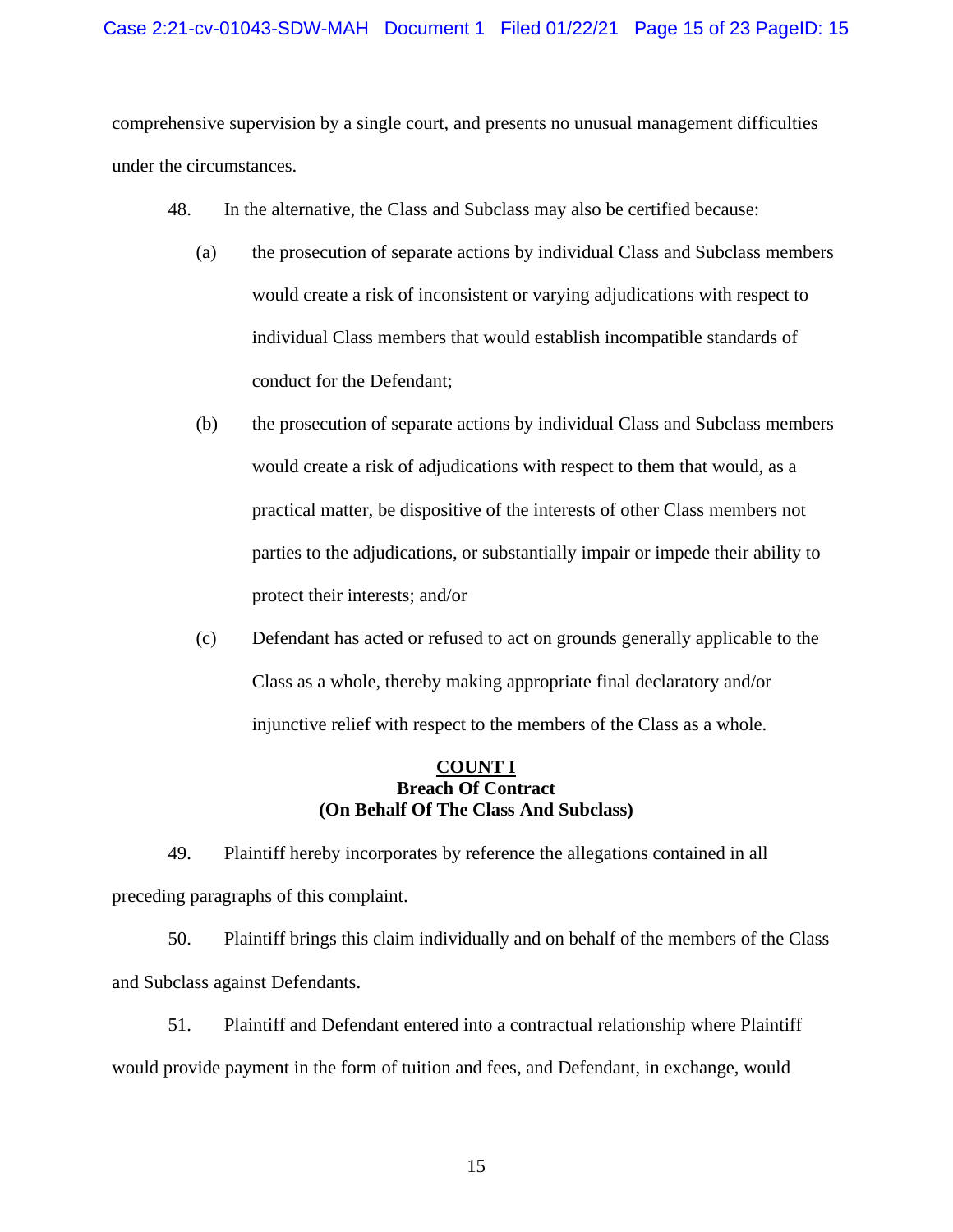provide in-person educational services, experiences, opportunities, and other related services. The terms of the parties' contractual relationship are set forth in publications from Stevens Institute of Technology, including the Spring Semester 2020 Course Catalog and Course Scheduler.

52. The Course Catalog and Course Scheduler provided Plaintiff and Class Members with information regarding the courses offered, the instructor, the days and times during which the courses would be held, and the location (including the building and room number) in which the courses would be held.

53. Other publications from Stevens reference the in-person nature of the Spring Semester 2020 course offerings, including course specific syllabi and the University's Academic Policies,<sup>5</sup> which detail the policies, procedures, and expectations of Stevens Institute of Technology students. The Academic Policies describe the rules regarding classroom absences. Students are informed that they "are expected to attend all classes in which they are enrolled." *Id*.

54. The Academic Policies also encouraged on-campus activities by limiting Undergraduate students to "two online web courses per semester." *See id*. In fact, if an undergraduate student wanted to sign up for any online classes, they needed the permission of their advisor. To take more than two online courses required a GPA of 3.2 or higher and the permission of the Office of the Dean of Undergraduate Academics. *Id*. This policy created an expectation that any in-person class that a student signed up for, would not move online.

55. Additionally, Stevens provides its faculty with a "Faculty Handbook,"<sup>6</sup> which

<sup>5</sup> [https://www.stevens.edu/about-stevens/university-policy-library/undergraduate](https://www.stevens.edu/about-stevens/university-policy-library/undergraduate-academics/undergraduate-academics-policies-and-procedures/policies-through-d)[academics/undergraduate-academics-policies-and-procedures/policies-through-d](https://www.stevens.edu/about-stevens/university-policy-library/undergraduate-academics/undergraduate-academics-policies-and-procedures/policies-through-d) <sup>6</sup> [https://www.stevens.edu/sites/stevens\\_edu/files/fac-hdbk\\_section\\_3\\_111715.pdf](https://www.stevens.edu/sites/stevens_edu/files/fac-hdbk_section_3_111715.pdf)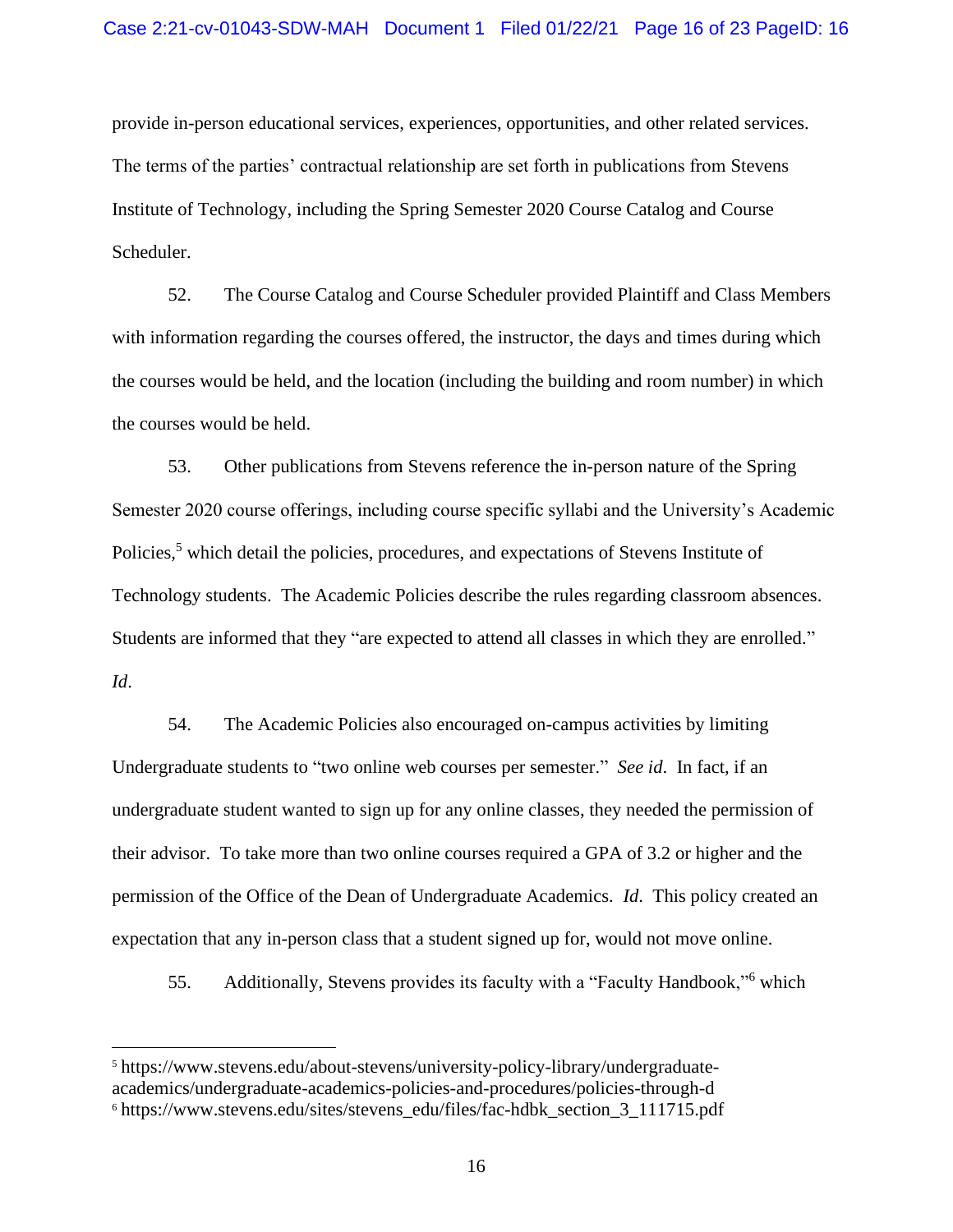#### Case 2:21-cv-01043-SDW-MAH Document 1 Filed 01/22/21 Page 17 of 23 PageID: 17

provides many of the policies and procedures regarding faculty, including their teaching obligations to students. One such obligation, of which students are the intended beneficiaries, is that "Faculty must be present to meet all assigned classes at the place and hour scheduled." The handbook also states that the number of class meetings per session "may not be varied by individual teachers." *Id.* at 2

56. Through the admission agreement and payment of tuition and fees, Plaintiff and each member of the Class and Subclass entered into a binding contract with Defendant.

57. As part of the contract, and in exchange for the aforementioned consideration, Defendant promised to provide certain services, all as set forth above. Plaintiff, Class, and Subclass members fulfilled their end of the bargain when they paid monies due for Spring Semester 2020 tuition. Tuition for Spring Semester 2020 was intended to cover in-person educational services from January through May 2020. In exchange for tuition monies paid, Class and Subclass members were entitled to in-person educational services through the end of the Spring Semester.

58. Defendant materially breached the parties' contractual agreement by failing to provide in-person education services for the entirely of the Spring Semester 2020. The provisions of the contract breached by Defendant include, but are not limited to, the provision setting forth the details of in-person educational services as described in the Spring Semester 2020 Course Catalog and Course Scheduler. The Spring Semester 2020 Course Catalog and Course Scheduler indicated classes would be administered in an in-person, on-campus setting. The Course Catalog and Course Scheduler did not make any reference to the administration of these courses in an online format.

59. Defendant also materially breached the parties' contractual agreement by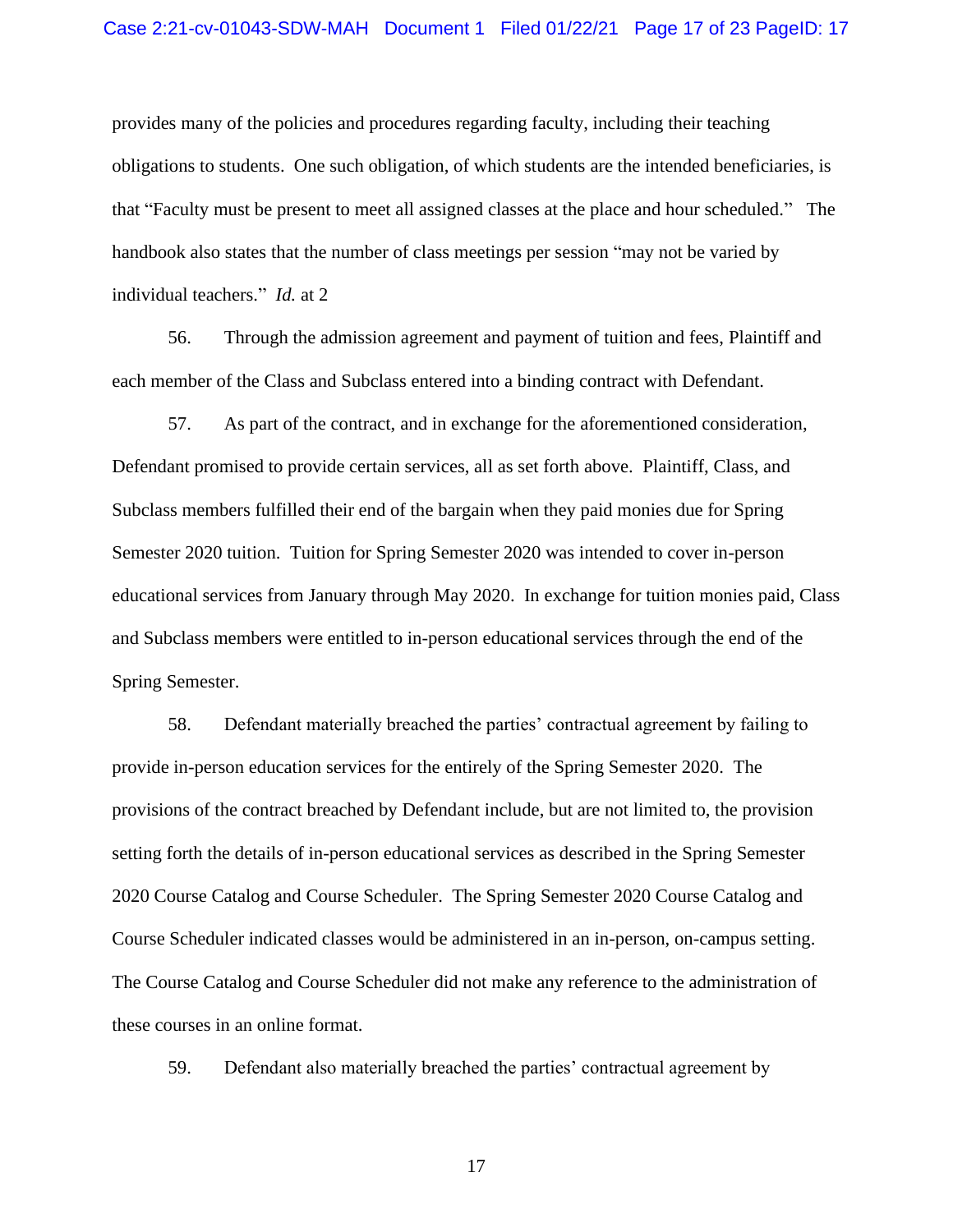retaining various mandatory and optional fees, including, but not limited to, the Student Activity Fee and the General Service Fee, which are used to support on-campus services and facilities.

60. Defendant has failed to provide the contracted for services and has otherwise not performed under the contract as set forth above by failing to provide in-person educational services from March 11, 2020 through the end of the Spring 2020 semester. Defendant has retained monies paid by Plaintiff and the Class for their Spring Semester 2020 tuition and fees, without providing them the benefit of their bargain.

61. Plaintiff and members of the Class and Subclass have suffered damage as a direct and proximate result of Defendant's breach, including but not limited to being deprived of the education, experience, and services to which they were promised and for which they have already paid.

62. As a direct and proximate result of Defendant's breach, Plaintiff, the Class, and Subclass are entitled to damages, to be decided by the trier of fact in this action, to include but not be limited to reimbursement of certain tuition, fees, and other expenses that were collected by Defendant for services that Defendant has failed to deliver. Defendant should return the prorated portion of any Spring Semester 2020 tuition and fees for education services not provided since Stevens shut down on March 11, 2020.

63. Defendant's performance under the contract is not excused due to COVID-19. Indeed, Defendant should have refunded the pro-rated portion of any education services not provided. Even if performance was excused or impossible, Defendant would nevertheless be required to return the funds received for services it did not provide.

64. Therefore, Defendant should return a pro-rata share of the tuition and fees paid by Plaintiff and Class Members that relate to those in-person educational services that were not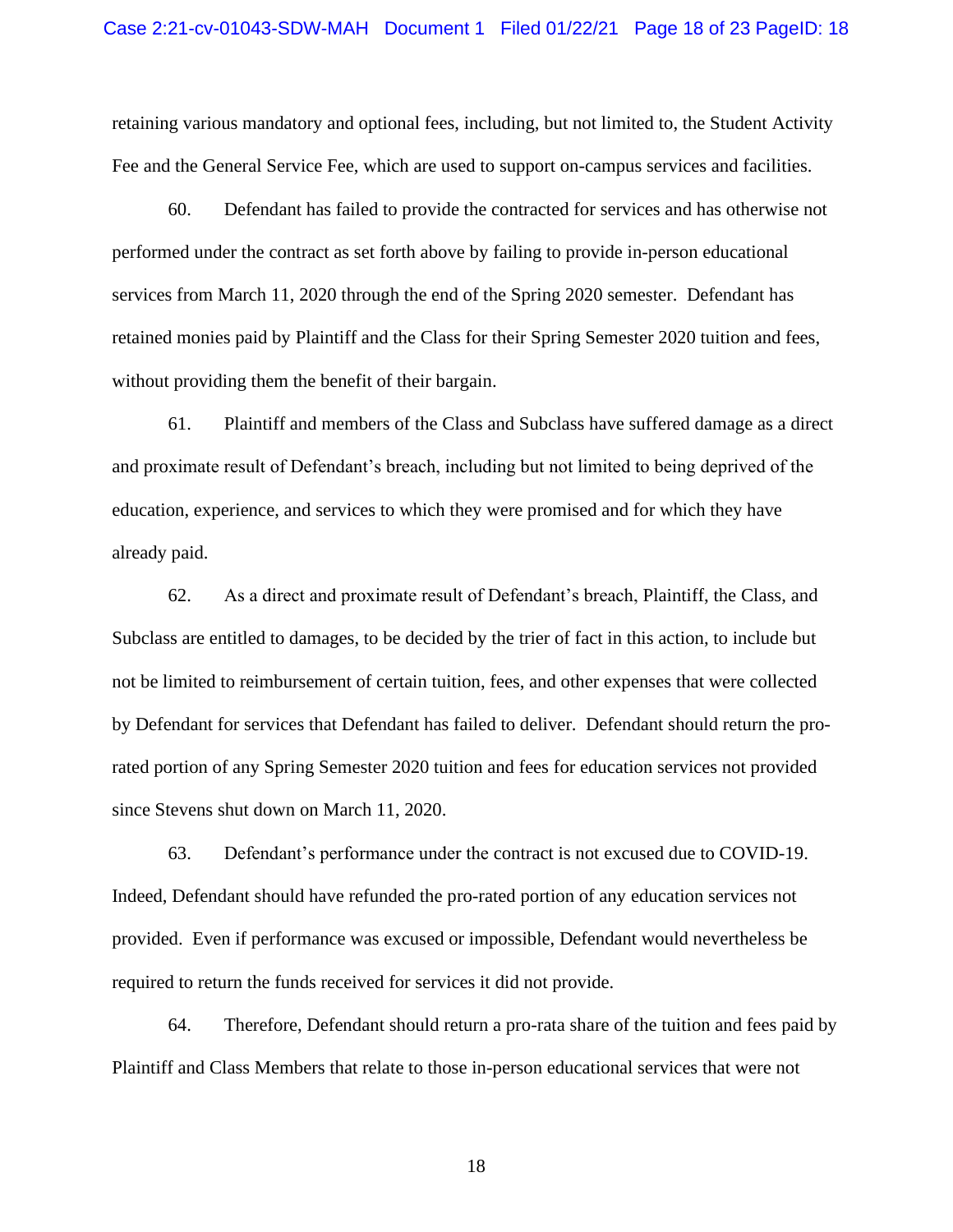provided after Stevens Institute of Technology shut down on or around March 11, 2020. Inperson educational services were not provided for approximately 50% of the Spring Semester 2020.

# **COUNT II Unjust Enrichment (On Behalf Of The Class And Subclass In The Alternative)**

65. Plaintiff hereby incorporates by reference the allegations contained in all preceding paragraphs of this complaint.

66. Plaintiff brings this claim individually and on behalf of the members of the Class and Subclass against Defendant.

67. Plaintiff and members of the Class and Subclass conferred a benefit on Defendant in the form of monies paid for Spring Semester 2020 tuition and other fees in exchange for certain services and promises. Tuition for Spring Semester 2020 was intended to cover in-person educational services from January through May 2020. In exchange for tuition monies paid, Class members were entitled to in-person educational services through the end of the Spring Semester.

68. Defendant voluntarily accepted and retained this benefit by accepting payment.

69. Defendant has retained this benefit, even though Defendant has failed to provide the education, experience, and services for which the tuition and fees were collected, making Defendant's retention unjust under the circumstances.

70. Accordingly, Defendant should return the pro-rated portion of any Spring Semester 2020 tuition and fees for education services not provided since Stevens shut down on March 11, 2020.

71. It would be unjust and inequitable for Defendant to retain the benefit conferred by Plaintiff's and Class Members' overpayments.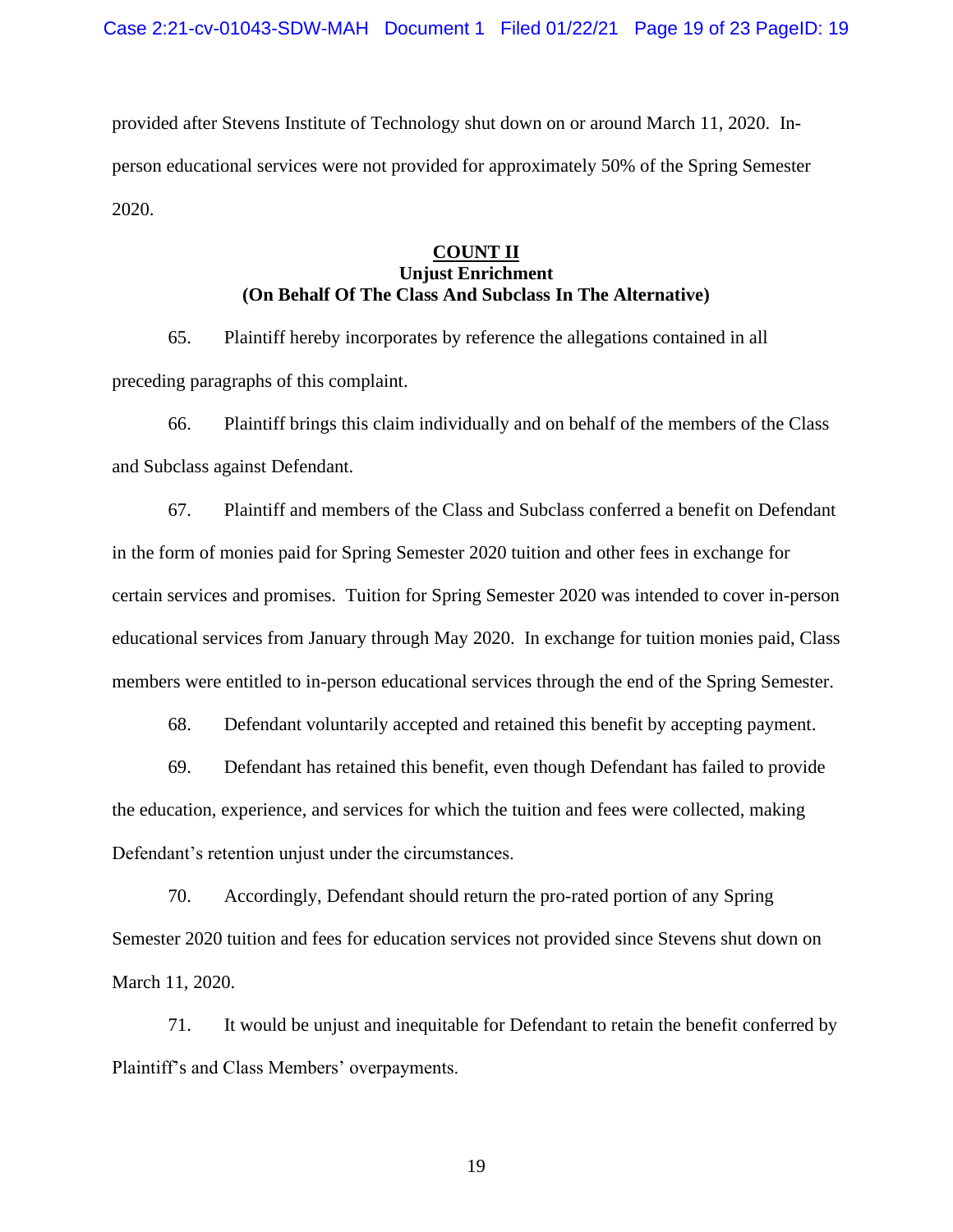72. Defendant should be required to disgorge all profits resulting from such overpayments and establishment of a constructive trust from which Plaintiff and Class Members may seek restitution.

# **COUNT III Conversion (On Behalf Of The Class And Subclass)**

73. Plaintiff hereby incorporates by reference the allegations contained in all preceding paragraphs of this complaint.

74. Plaintiff brings this claim individually and on behalf of the members of the Class and Subclass against Defendant.

75. Plaintiff and members of the Class and Subclass have an ownership right to the in-person educational services they were supposed to be provided in exchange for their Spring Semester 2020 tuition and fee payments to Defendant.

76. Defendant intentionally interfered with the rights of Plaintiff, the Class, and Subclass when it moved all classes to an online format and discontinued in-person educational services for which tuition and fees were intended to pay.

77. Plaintiff and members of the Class and Subclass demand the return of the prorated portion of any Spring Semester 2020 tuition and fees for education services not provided since Stevens shut down on March 11, 2020.

78. Defendant's retention of the fees paid by Plaintiff and members of the Class and Subclass without providing the educational services for which they paid, deprived Plaintiff, Class and Subclass members of the benefits for which the tuition and fees paid.

79. This interference with the services for which Plaintiff and members of the Class and Subclass paid damaged Plaintiff and Class members in that they paid tuition and fees for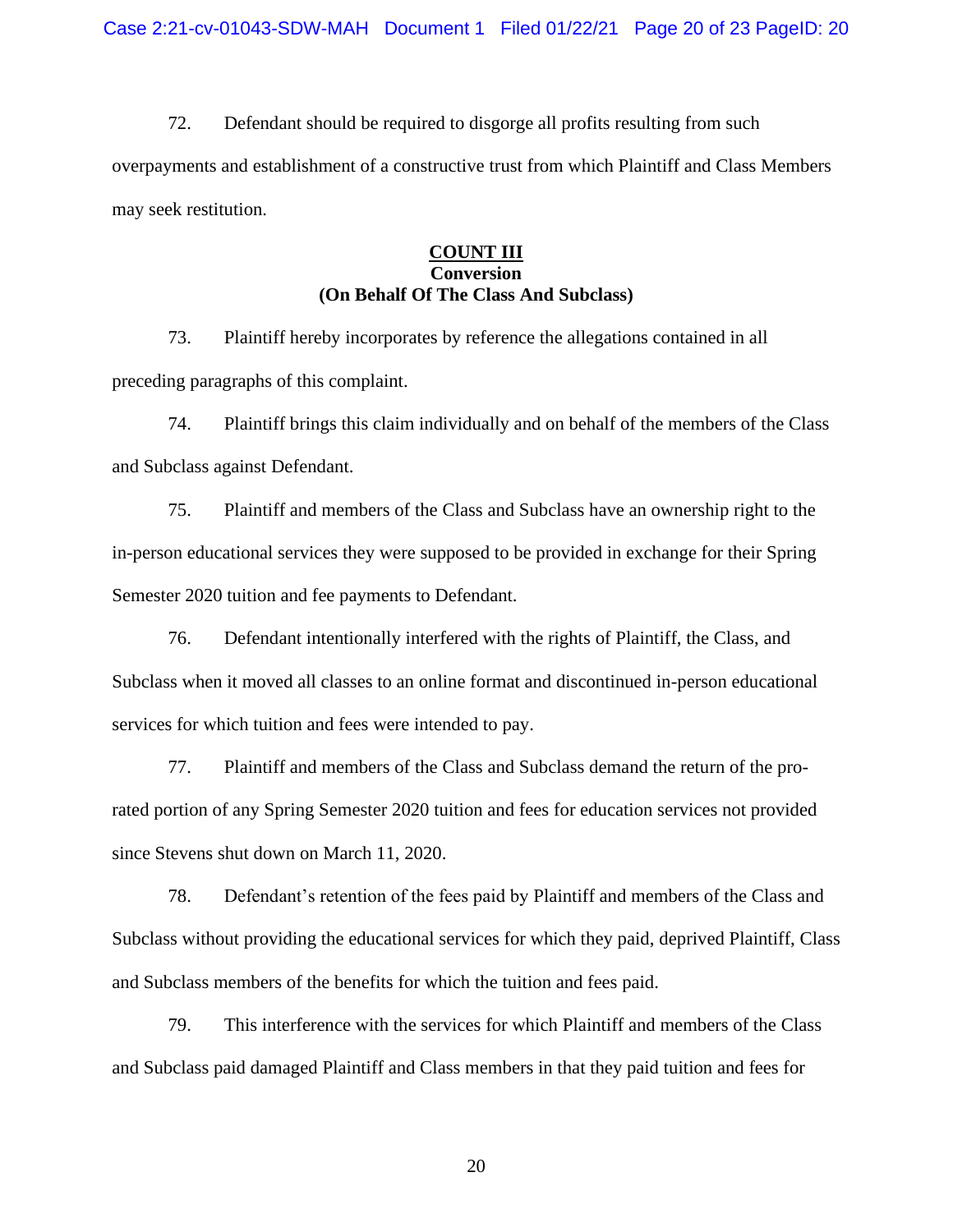services that will not be provided.

80. Plaintiff, Class and Subclass members are entitled to the return of pro-rated portion of any Spring Semester 2020 tuition and fees for education services not provided since Stevens shut down on March 11, 2020.

# **COUNT IV Money Had And Received (On Behalf Of The Class And Subclass)**

81. Plaintiff hereby incorporates by reference the allegations contained in all preceding paragraphs of this complaint.

82. Plaintiff brings this claim individually and on behalf of the members of the Class against Defendant.

83. Plaintiff and members of the Class paid monetary funds to Defendant for tuition and fees for the Spring Semester 2020.

84. Defendant has retained the monies paid by Plaintiff and members of the Class for the Spring Semester 2020 while not providing in-person educational services, activities, opportunities, resources, and facilities for which those monies were paid.

85. Defendant is in possession of and holds money that belongs to Plaintiff and the members of the Class in equity and good conscience.

86. Defendant has been unjustly enriched by its retention of the funds Plaintiff and the members of the Class paid Defendant for tuition and fees, and it is unconscionable for Defendant to retain funds to which it is not entitled.

87. Defendant's unlawful retention of Plaintiff's and Class Members' funds has damaged Plaintiff and the members of the Class.

88. Defendant owes Plaintiff and members of the Class for money had and received,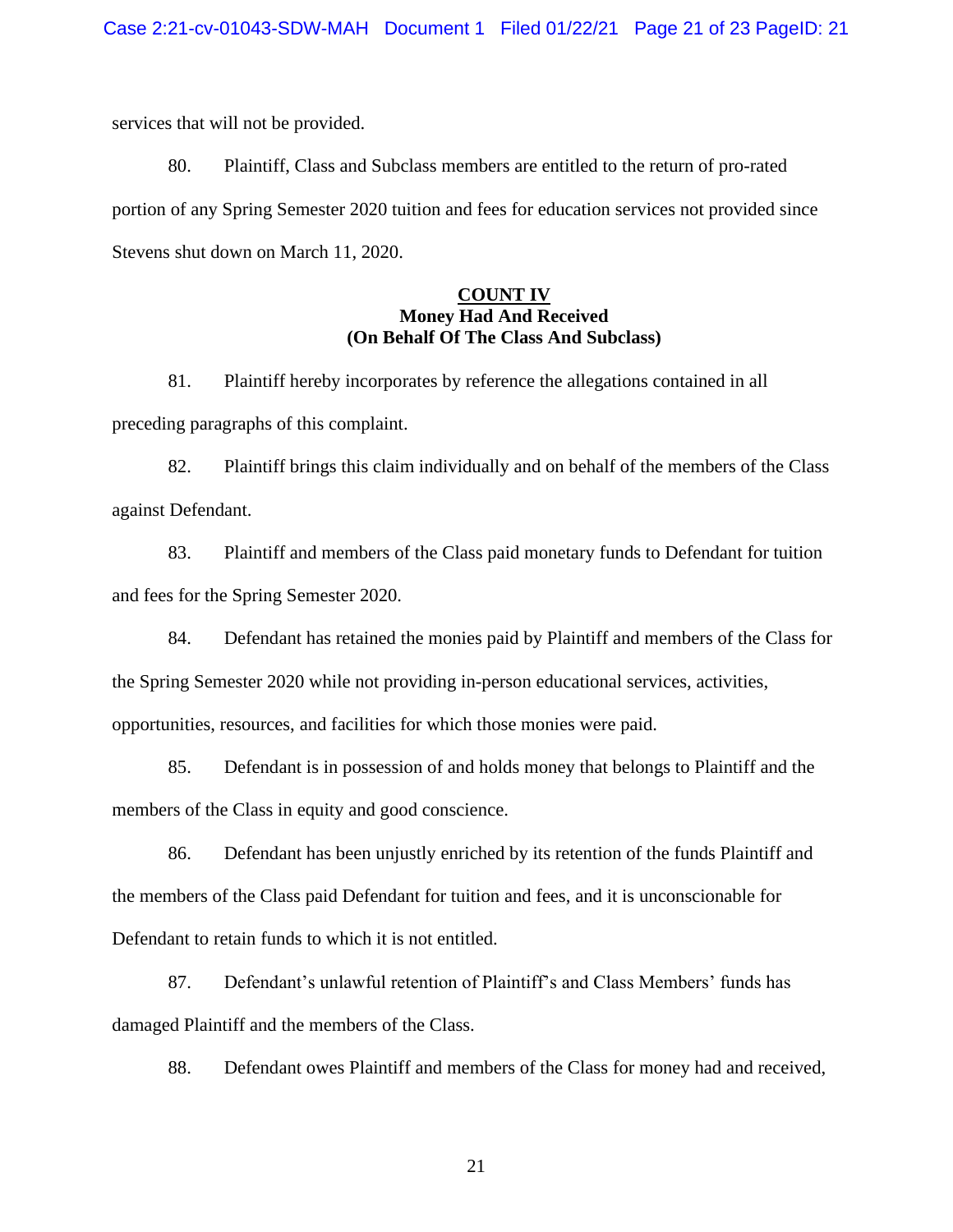including, but not limited to, the amount of Plaintiff's and Class Members' pro-rated tuition and

fees for the Spring Semester 2020.

# **PRAYER FOR RELIEF**

WHEREFORE, Plaintiff, individually and on behalf of all others similarly situated, seeks

judgment against Defendant, as follows:

- (a) For an order certifying the Class and Subclass under Rule 23 of the Federal Rules of Civil Procedure and naming Plaintiff as representative of the Class and Subclass and Plaintiff's attorneys as Class Counsel to represent the Class and Subclass;
- (b) For an order finding in favor of Plaintiff and the Class and Subclass on all counts asserted herein;
- (c) For compensatory and punitive damages in amounts to be determined by the Court and/or jury;
- (d) For prejudgment interest on all amounts awarded;
- (e) For an order of restitution and all other forms of equitable monetary relief;
- (f) For injunctive relief as pleaded or as the Court may deem proper; and
- (g) For an order awarding Plaintiff and the Class and Subclass their reasonable attorneys' fees and expenses and costs of suit.

# **DEMAND FOR TRIAL BY JURY**

Plaintiff demands a trial by jury of any and all issues in this action so triable of right.

Dated: January 22, 2021 Respectfully submitted,

# **BURSOR & FISHER, P.A.**

By: */s/ Philip L. Fraietta* Philip L. Fraietta

Philip L. Fraietta (118322014) Alec M. Leslie (*pro hac vice* app. forthcoming) 888 Seventh Avenue New York, NY 10019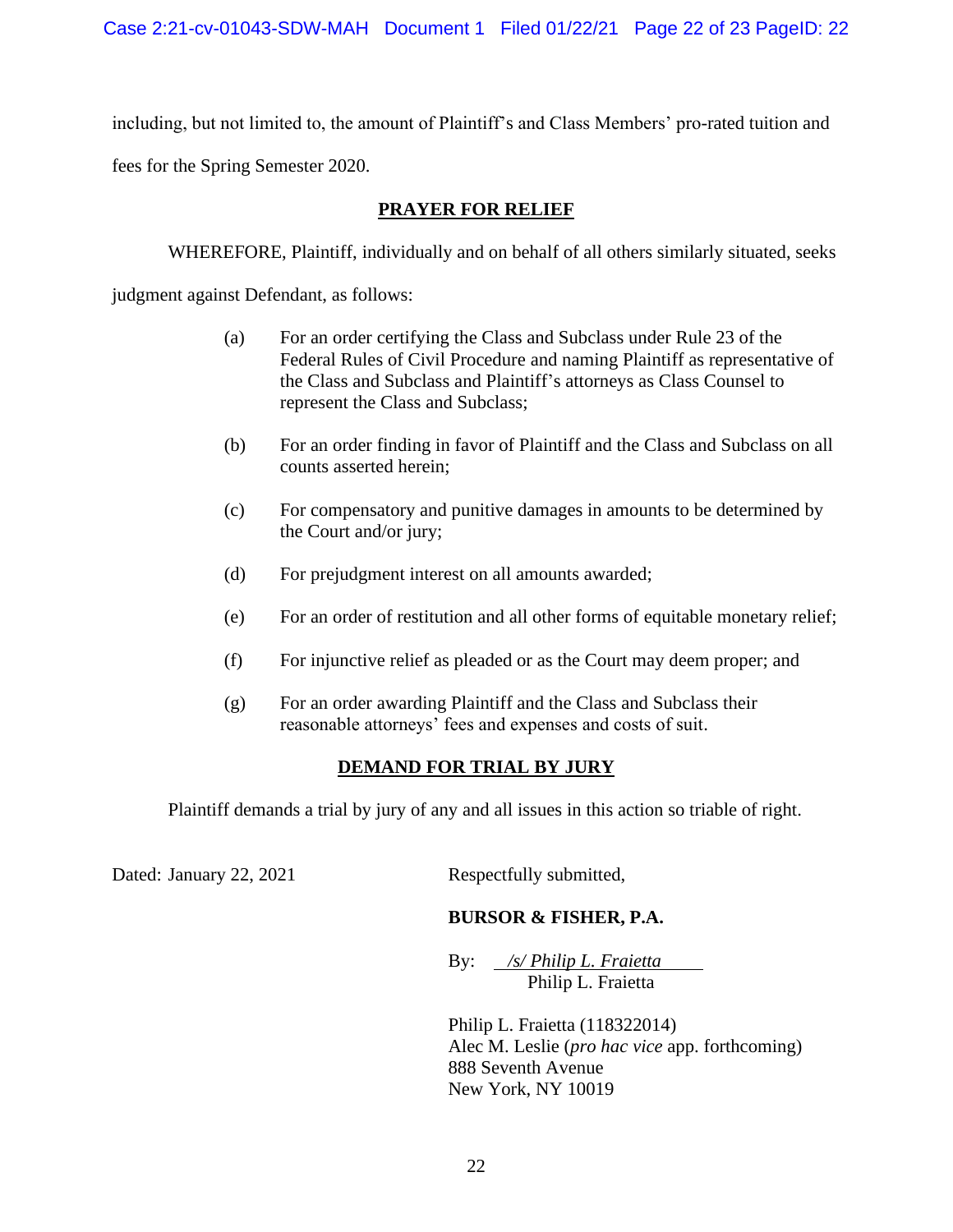Telephone: (646) 837-7150 Facsimile: (212) 989-9163 Email: pfraietta@bursor.com aleslie@bursor.com

# **BURSOR & FISHER, P.A.**

Sarah N. Westcot *(pro hac vice* app. forthcoming*)* 2665 S. Bayshore Drive, Suite 220 Miami, FL 33133 Telephone: (305) 330-5512 Facsimile: (305) 676-9006 Email: swestcot@bursor.com

*Attorneys for Plaintiff*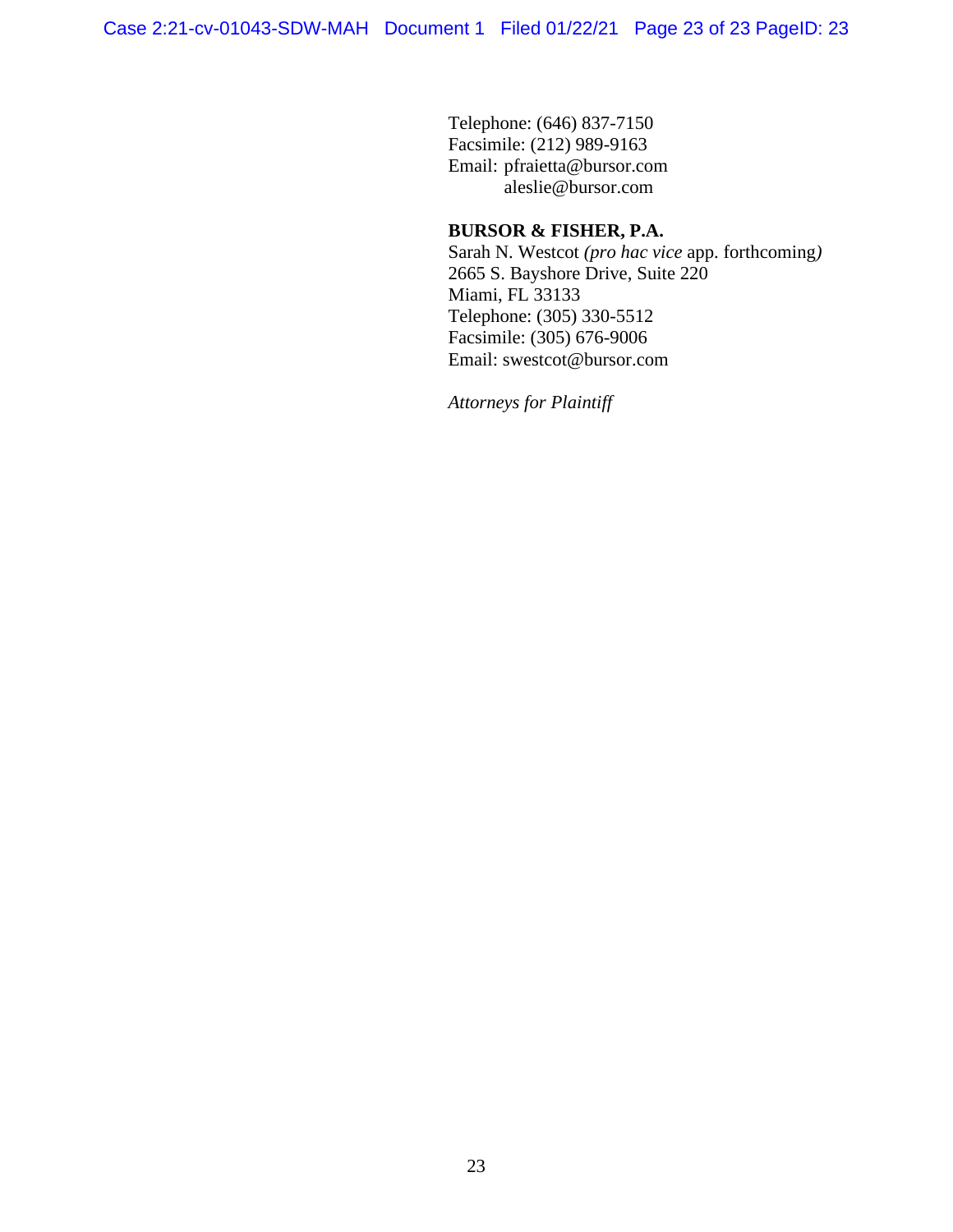# **Case 2:21-cv-01043-SDW-MAH** Document 1-1 Filed 01/22/21 Page 1 of 1 PageID: 24

The JS 44 civil cover sheet and the information contained herein neither replace nor supplement the filing and service of pleadings or other papers as required by law, except as provided by local rules of court. This form,

| I. (a) PLAINTIFFS                                                                                                                                                                            |                                                                                                                                                                                                                                                                                                                                                                                                                                                                                                                                         |                                                                                                                                                                               |                                                                                                                                                   | <b>DEFENDANTS</b>                                                                                              |                                                                                                                                      |                                                                                                                                                                                     |  |
|----------------------------------------------------------------------------------------------------------------------------------------------------------------------------------------------|-----------------------------------------------------------------------------------------------------------------------------------------------------------------------------------------------------------------------------------------------------------------------------------------------------------------------------------------------------------------------------------------------------------------------------------------------------------------------------------------------------------------------------------------|-------------------------------------------------------------------------------------------------------------------------------------------------------------------------------|---------------------------------------------------------------------------------------------------------------------------------------------------|----------------------------------------------------------------------------------------------------------------|--------------------------------------------------------------------------------------------------------------------------------------|-------------------------------------------------------------------------------------------------------------------------------------------------------------------------------------|--|
| LEAH MITELBERG, individually and on behalf of all others similarly<br>situated,                                                                                                              |                                                                                                                                                                                                                                                                                                                                                                                                                                                                                                                                         |                                                                                                                                                                               |                                                                                                                                                   |                                                                                                                | STEVENS INSTITUTE OF TECHNOLOGY,                                                                                                     |                                                                                                                                                                                     |  |
| (b) County of Residence of First Listed Plaintiff<br>Bergen                                                                                                                                  |                                                                                                                                                                                                                                                                                                                                                                                                                                                                                                                                         |                                                                                                                                                                               |                                                                                                                                                   | County of Residence of First Listed Defendant                                                                  |                                                                                                                                      |                                                                                                                                                                                     |  |
| (EXCEPT IN U.S. PLAINTIFF CASES)                                                                                                                                                             |                                                                                                                                                                                                                                                                                                                                                                                                                                                                                                                                         |                                                                                                                                                                               | (IN U.S. PLAINTIFF CASES ONLY)<br>IN LAND CONDEMNATION CASES, USE THE LOCATION OF THE TRACT OF LAND INVOLVED.<br>NOTE:                            |                                                                                                                |                                                                                                                                      |                                                                                                                                                                                     |  |
|                                                                                                                                                                                              |                                                                                                                                                                                                                                                                                                                                                                                                                                                                                                                                         |                                                                                                                                                                               |                                                                                                                                                   |                                                                                                                |                                                                                                                                      |                                                                                                                                                                                     |  |
| (c) Attorneys (Firm Name, Address, and Telephone Number)<br>Bursor & Fisher, P.A.<br>888 Seventh Avenue, New York, NY 10019<br>646-837-7150                                                  |                                                                                                                                                                                                                                                                                                                                                                                                                                                                                                                                         |                                                                                                                                                                               |                                                                                                                                                   | Attorneys (If Known)                                                                                           |                                                                                                                                      |                                                                                                                                                                                     |  |
| <b>II. BASIS OF JURISDICTION</b> (Place an "X" in One Box Only)                                                                                                                              |                                                                                                                                                                                                                                                                                                                                                                                                                                                                                                                                         |                                                                                                                                                                               |                                                                                                                                                   |                                                                                                                |                                                                                                                                      | <b>III. CITIZENSHIP OF PRINCIPAL PARTIES</b> (Place an "X" in One Box for Plaintiff                                                                                                 |  |
| $\Box$ 1 U.S. Government                                                                                                                                                                     | 25 3 Federal Question                                                                                                                                                                                                                                                                                                                                                                                                                                                                                                                   |                                                                                                                                                                               |                                                                                                                                                   | (For Diversity Cases Only)<br>PTF                                                                              | <b>DEF</b>                                                                                                                           | and One Box for Defendant)<br>PTF<br>DEF                                                                                                                                            |  |
| Plaintiff                                                                                                                                                                                    | (U.S. Government Not a Party)                                                                                                                                                                                                                                                                                                                                                                                                                                                                                                           |                                                                                                                                                                               |                                                                                                                                                   | Citizen of This State<br>$\Box$ 1                                                                              | $\Box$ 1<br>Incorporated or Principal Place<br>of Business In This State                                                             | $\Box$ 4<br>$\Box$ 4                                                                                                                                                                |  |
| $\Box$ 2 U.S. Government<br>Defendant                                                                                                                                                        | $\Box$ 4 Diversity<br>(Indicate Citizenship of Parties in Item III)                                                                                                                                                                                                                                                                                                                                                                                                                                                                     |                                                                                                                                                                               | $\square$ 5<br>Citizen of Another State<br>$\Box$ 2<br>1 2 Incorporated <i>and</i> Principal Place<br>$\square$ 5<br>of Business In Another State |                                                                                                                |                                                                                                                                      |                                                                                                                                                                                     |  |
|                                                                                                                                                                                              |                                                                                                                                                                                                                                                                                                                                                                                                                                                                                                                                         |                                                                                                                                                                               |                                                                                                                                                   | Citizen or Subject of a<br>$\Box$ 3<br>Foreign Country                                                         | $\Box$ 3 Foreign Nation                                                                                                              | $\square$ 6<br>$\Box$ 6                                                                                                                                                             |  |
| <b>IV. NATURE OF SUIT</b> (Place an "X" in One Box Only)                                                                                                                                     |                                                                                                                                                                                                                                                                                                                                                                                                                                                                                                                                         |                                                                                                                                                                               |                                                                                                                                                   |                                                                                                                |                                                                                                                                      | Click here for: Nature of Suit Code Descriptions.                                                                                                                                   |  |
| <b>CONTRACT</b><br>$\Box$ 110 Insurance                                                                                                                                                      | PERSONAL INJURY                                                                                                                                                                                                                                                                                                                                                                                                                                                                                                                         | <b>TORTS</b><br>PERSONAL INJURY                                                                                                                                               |                                                                                                                                                   | <b>FORFEITURE/PENALTY</b><br>5 625 Drug Related Seizure                                                        | <b>BANKRUPTCY</b><br>1422 Appeal 28 USC 158                                                                                          | <b>OTHER STATUTES</b><br>375 False Claims Act                                                                                                                                       |  |
| $\Box$ 120 Marine<br>□ 130 Miller Act<br>$\Box$ 140 Negotiable Instrument<br>□ 150 Recovery of Overpayment<br>& Enforcement of Judgment<br>□ 151 Medicare Act<br>□ 152 Recovery of Defaulted | $\Box$ 310 Airplane<br>□ 315 Airplane Product<br>Liability<br>□ 320 Assault, Libel &<br>Slander<br>□ 330 Federal Employers'<br>Liability                                                                                                                                                                                                                                                                                                                                                                                                | $\Box$ 365 Personal Injury -<br><b>Product Liability</b><br>367 Health Care/<br>Pharmaceutical<br>Personal Injury<br><b>Product Liability</b><br><b>368</b> Asbestos Personal |                                                                                                                                                   | of Property 21 USC 881<br>$\Box$ 690 Other                                                                     | $\Box$ 423 Withdrawal<br>28 USC 157<br><b>PROPERTY RIGHTS</b><br>$\Box$ 820 Copyrights<br>□ 830 Patent<br>□ 835 Patent - Abbreviated | $\Box$ 376 Qui Tam (31 USC)<br>3729(a)<br>$\Box$ 400 State Reapportionment<br>$\Box$ 410 Antitrust<br>$\Box$ 430 Banks and Banking<br>$\Box$ 450 Commerce<br>$\Box$ 460 Deportation |  |
| <b>Student Loans</b>                                                                                                                                                                         | $\square$ 340 Marine                                                                                                                                                                                                                                                                                                                                                                                                                                                                                                                    | <b>Injury Product</b>                                                                                                                                                         |                                                                                                                                                   |                                                                                                                | New Drug Application                                                                                                                 | 1 470 Racketeer Influenced and                                                                                                                                                      |  |
| (Excludes Veterans)                                                                                                                                                                          | □ 345 Marine Product                                                                                                                                                                                                                                                                                                                                                                                                                                                                                                                    | Liability                                                                                                                                                                     |                                                                                                                                                   |                                                                                                                | □ 840 Trademark                                                                                                                      | <b>Corrupt Organizations</b>                                                                                                                                                        |  |
| $\Box$ 153 Recovery of Overpayment<br>of Veteran's Benefits                                                                                                                                  | Liability<br>□ 350 Motor Vehicle                                                                                                                                                                                                                                                                                                                                                                                                                                                                                                        | PERSONAL PROPERTY<br>370 Other Fraud                                                                                                                                          |                                                                                                                                                   | <b>LABOR</b><br>710 Fair Labor Standards                                                                       | <b>SOCIAL SECURITY</b><br>$\Box$ 861 HIA (1395ff)                                                                                    | 480 Consumer Credit<br>□ 490 Cable/Sat TV                                                                                                                                           |  |
| □ 160 Stockholders' Suits                                                                                                                                                                    | □ 355 Motor Vehicle                                                                                                                                                                                                                                                                                                                                                                                                                                                                                                                     | $\Box$ 371 Truth in Lending                                                                                                                                                   |                                                                                                                                                   | Act                                                                                                            | <b>1 862 Black Lung (923)</b>                                                                                                        | □ 850 Securities/Commodities/                                                                                                                                                       |  |
| 又 190 Other Contract<br>□ 195 Contract Product Liability                                                                                                                                     | <b>Product Liability</b><br>360 Other Personal                                                                                                                                                                                                                                                                                                                                                                                                                                                                                          | 380 Other Personal<br><b>Property Damage</b>                                                                                                                                  |                                                                                                                                                   | 720 Labor/Management<br>Relations                                                                              | $\Box$ 863 DIWC/DIWW (405(g))<br>$\Box$ 864 SSID Title XVI                                                                           | Exchange<br>1 890 Other Statutory Actions                                                                                                                                           |  |
| $\Box$ 196 Franchise                                                                                                                                                                         | Injury<br>$\Box$ 362 Personal Injury -<br><b>Medical Malpractice</b>                                                                                                                                                                                                                                                                                                                                                                                                                                                                    | □ 385 Property Damage<br>Product Liability                                                                                                                                    |                                                                                                                                                   | 740 Railway Labor Act<br>751 Family and Medical<br>Leave Act                                                   | $\Box$ 865 RSI (405(g))                                                                                                              | □ 891 Agricultural Acts<br>□ 893 Environmental Matters<br>$\Box$ 895 Freedom of Information                                                                                         |  |
| <b>REAL PROPERTY</b>                                                                                                                                                                         | <b>CIVIL RIGHTS</b>                                                                                                                                                                                                                                                                                                                                                                                                                                                                                                                     | <b>PRISONER PETITIONS</b>                                                                                                                                                     |                                                                                                                                                   | $\Box$ 790 Other Labor Litigation                                                                              | <b>FEDERAL TAX SUITS</b>                                                                                                             | Act                                                                                                                                                                                 |  |
| 210 Land Condemnation<br>$\Box$ 220 Foreclosure<br>230 Rent Lease & Ejectment<br>$\Box$ 240 Torts to Land<br>245 Tort Product Liability<br>290 All Other Real Property                       | $\Box$ 440 Other Civil Rights<br><b>Habeas Corpus:</b><br>463 Alien Detainee<br>$\Box$ 441 Voting<br>$\Box$ 442 Employment<br><b>J</b> 510 Motions to Vacate<br>$\Box$ 443 Housing/<br>Sentence<br>$\Box$ 530 General<br>Accommodations<br>$\Box$ 445 Amer. w/Disabilities<br>535 Death Penalty<br>Other:<br>Employment<br>$\Box$ 446 Amer. w/Disabilities<br>$\Box$ 540 Mandamus & Other<br>Other<br>$\Box$ 550 Civil Rights<br><b>355 Prison Condition</b><br>□ 448 Education<br>560 Civil Detainee -<br>Conditions of<br>Confinement |                                                                                                                                                                               |                                                                                                                                                   | 791 Employee Retirement<br>Income Security Act<br><b>IMMIGRATION</b>                                           | □ 870 Taxes (U.S. Plaintiff<br>or Defendant)<br>□ 871 IRS-Third Party<br>26 USC 7609                                                 | □ 896 Arbitration<br>□ 899 Administrative Procedure<br>Act/Review or Appeal of<br>Agency Decision<br>$\Box$ 950 Constitutionality of<br><b>State Statutes</b>                       |  |
|                                                                                                                                                                                              |                                                                                                                                                                                                                                                                                                                                                                                                                                                                                                                                         |                                                                                                                                                                               |                                                                                                                                                   | 1462 Naturalization Application<br>$\Box$ 465 Other Immigration<br>Actions                                     |                                                                                                                                      |                                                                                                                                                                                     |  |
| V. ORIGIN (Place an "X" in One Box Only)                                                                                                                                                     |                                                                                                                                                                                                                                                                                                                                                                                                                                                                                                                                         |                                                                                                                                                                               |                                                                                                                                                   |                                                                                                                |                                                                                                                                      |                                                                                                                                                                                     |  |
| $\boxtimes$ 1 Original<br>Proceeding                                                                                                                                                         | $\Box$ 2 Removed from<br>$\Box$ 3<br><b>State Court</b>                                                                                                                                                                                                                                                                                                                                                                                                                                                                                 | Remanded from<br><b>Appellate Court</b>                                                                                                                                       |                                                                                                                                                   | $\Box$ 4 Reinstated or<br>$\Box$ 5 Transferred from<br>Reopened<br>(specify)                                   | $\Box$ 6 Multidistrict<br>Litigation -<br>Another District<br>Transfer                                                               | $\Box$ 8 Multidistrict<br>Litigation -<br>Direct File                                                                                                                               |  |
| VI. CAUSE OF ACTION                                                                                                                                                                          | <u>28 U.S.C. 1332(d)</u>                                                                                                                                                                                                                                                                                                                                                                                                                                                                                                                |                                                                                                                                                                               |                                                                                                                                                   | Cite the U.S. Civil Statute under which you are filing (Do not cite jurisdictional statutes unless diversity): |                                                                                                                                      |                                                                                                                                                                                     |  |
|                                                                                                                                                                                              | Brief description of cause:<br>Breach of contract.                                                                                                                                                                                                                                                                                                                                                                                                                                                                                      |                                                                                                                                                                               |                                                                                                                                                   |                                                                                                                |                                                                                                                                      |                                                                                                                                                                                     |  |
| VII. REQUESTED IN<br><b>COMPLAINT:</b>                                                                                                                                                       | UNDER RULE 23, F.R.Cv.P.                                                                                                                                                                                                                                                                                                                                                                                                                                                                                                                | <b>EX</b> CHECK IF THIS IS A CLASS ACTION                                                                                                                                     |                                                                                                                                                   | <b>DEMAND \$</b><br>5,000,000.00                                                                               | <b>JURY DEMAND:</b>                                                                                                                  | CHECK YES only if demanded in complaint:<br>$\boxtimes$ Yes<br>$\square$ No                                                                                                         |  |
| VIII. RELATED CASE(S)<br><b>IF ANY</b>                                                                                                                                                       | (See instructions):                                                                                                                                                                                                                                                                                                                                                                                                                                                                                                                     | <b>JUDGE</b>                                                                                                                                                                  |                                                                                                                                                   |                                                                                                                | DOCKET NUMBER                                                                                                                        |                                                                                                                                                                                     |  |
| <b>DATE</b>                                                                                                                                                                                  |                                                                                                                                                                                                                                                                                                                                                                                                                                                                                                                                         | SIGNATURE OF ATTORNEY OF RECORD                                                                                                                                               |                                                                                                                                                   |                                                                                                                |                                                                                                                                      |                                                                                                                                                                                     |  |
| 01/22/2021<br><b>FOR OFFICE USE ONLY</b>                                                                                                                                                     |                                                                                                                                                                                                                                                                                                                                                                                                                                                                                                                                         | /s/ Philip L. Fraietta                                                                                                                                                        |                                                                                                                                                   |                                                                                                                |                                                                                                                                      |                                                                                                                                                                                     |  |
| RECEIPT#                                                                                                                                                                                     | <b>AMOUNT</b>                                                                                                                                                                                                                                                                                                                                                                                                                                                                                                                           | <b>APPLYING IFP</b>                                                                                                                                                           |                                                                                                                                                   | <b>JUDGE</b>                                                                                                   | MAG. JUDGE                                                                                                                           |                                                                                                                                                                                     |  |
| <b>Print</b>                                                                                                                                                                                 | <b>Save As</b>                                                                                                                                                                                                                                                                                                                                                                                                                                                                                                                          |                                                                                                                                                                               |                                                                                                                                                   |                                                                                                                |                                                                                                                                      | <b>Reset</b>                                                                                                                                                                        |  |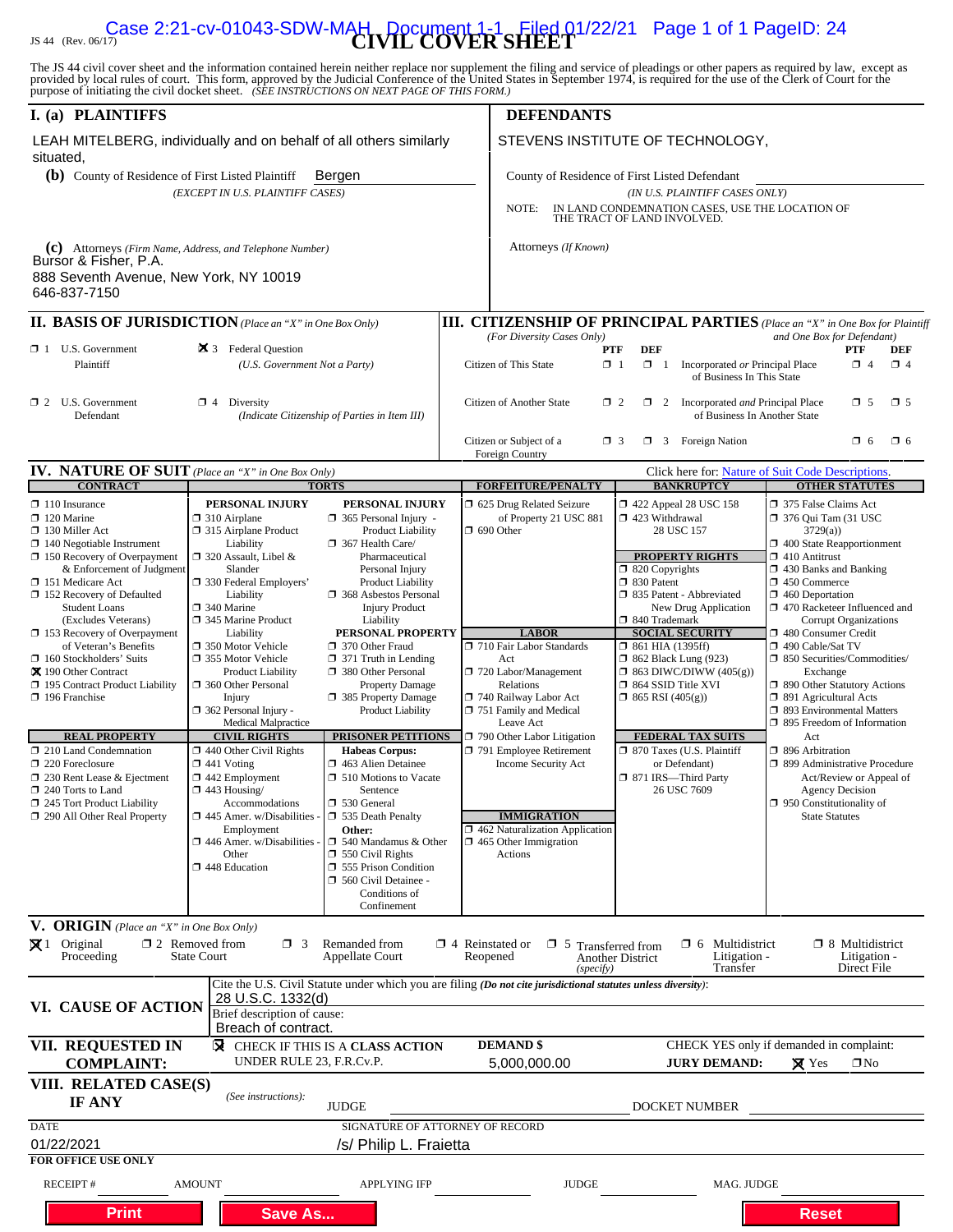Case 2:21-cv-01043-SDW-MAH Document 1-2 Filed 01/22/21 Page 1 of 2 PageID: 25

AO 440 (Rev. 06/12) Summons in a Civil Action

# UNITED STATES DISTRICT COURT

for the

District of New Jersey

) )

ILYA MITELBERG, individually and on behalf of all others similarly situated,

) ) ) ) ) ) ) ) ) ) *Plaintiff(s)* v.  $\qquad \qquad \begin{array}{cc} \text{V} & \text{Civil Action No.} \end{array}$  2:21-cv-1043 *Defendant(s)* STEVENS INSTITUTE OF TECHNOLOGY,

## **SUMMONS IN A CIVIL ACTION**

To: *(Defendant's name and address)* Stevens Institute of Technology 1 Castle Point Terrace Hoboken, New Jersey 07030

A lawsuit has been filed against you.

Within 21 days after service of this summons on you (not counting the day you received it) — or 60 days if you are the United States or a United States agency, or an officer or employee of the United States described in Fed. R. Civ. P. 12 (a)(2) or  $(3)$  — you must serve on the plaintiff an answer to the attached complaint or a motion under Rule 12 of the Federal Rules of Civil Procedure. The answer or motion must be served on the plaintiff or plaintiff's attorney, whose name and address are: Philip L. Fraietta

Bursor & Fisher, P.A. 888 Seventh Avenue New York, NY 10019

If you fail to respond, judgment by default will be entered against you for the relief demanded in the complaint. You also must file your answer or motion with the court.

*CLERK OF COURT*

Date:

*Signature of Clerk or Deputy Clerk*